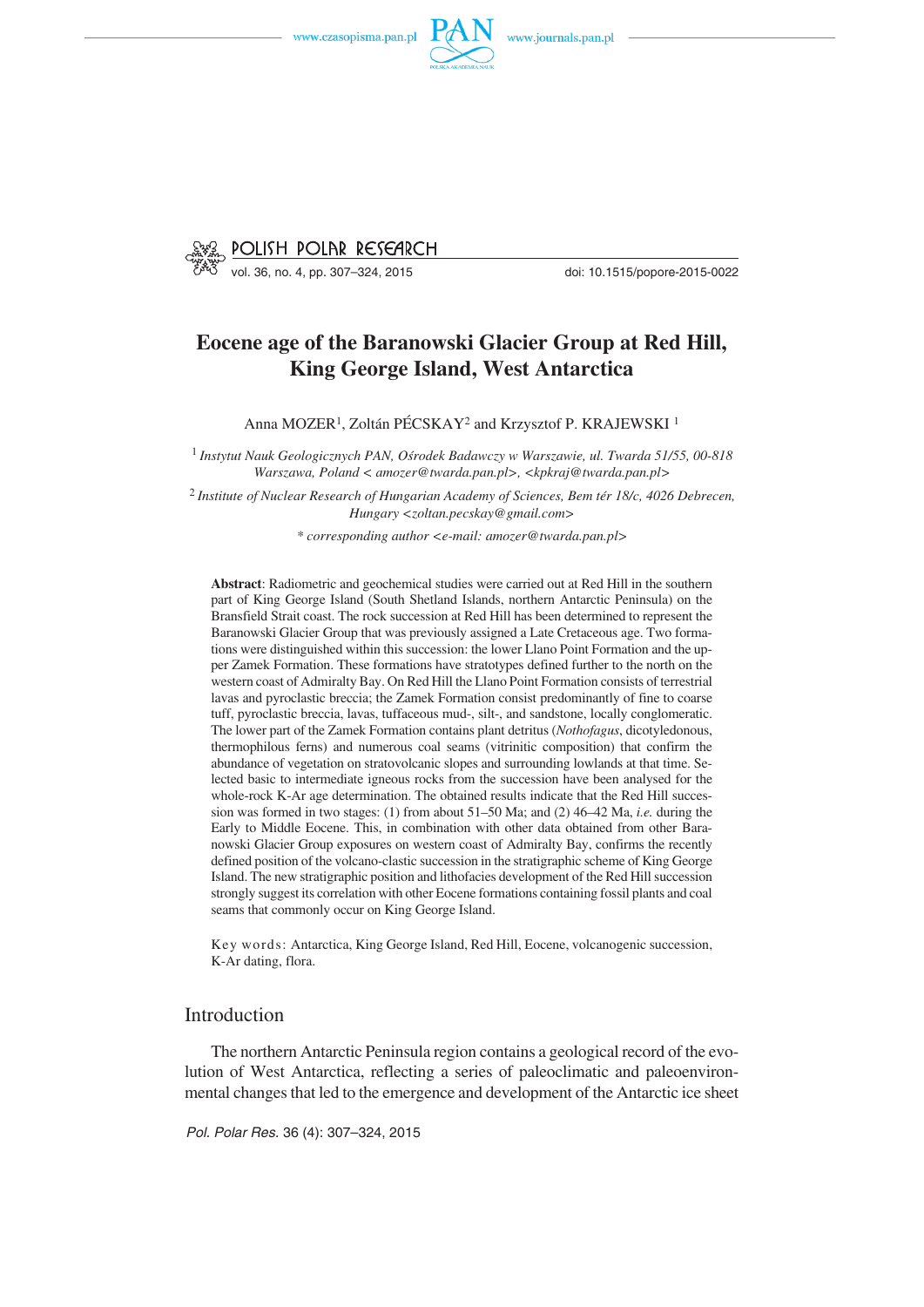



308 Anna Mozer *et al.*

Fig. 1. **A**. Location of King George Island (KGI) in Antarctica. **B**. Topographic map of King George Is− land, with location of study area (based on Topographic Map 2001). **C**. Satellite image of Red Hill area.

close to the Eocene/Oligocene boundary (Dingle and Lavelle 2000; Birkenmajer *et al.* 2005; Ivany *et al*. 2006; Francis *et al*. 2009). The Cenozoic strata on King George Island (KGI) comprise mostly basaltic and andesitic rocks intruded by dykes and plugs (*e.g.* Smellie *et al*. 1984; Birkenmajer 2003) and contain at places terrestrial and marine sedimentary intercalations, which are of crucial importance in recon− structing this geological history (Birkenmajer 2001; Davies *et al*. 2012).

In this paper we present results of integrated research of the Red Hill succes− sion in the southern part of King George Island that provides new evidence of the Eocene preglacial conditions in the northern Antarctic Peninsula region (Fig. 1). This succession has been classified as the Baranowski Glacier Group on the basis of geological correlation with rock outcrops located further north on the western coast of Admiralty Bay (Birkenmajer 2003). The group consists of two formations (in ascending order): (1) the Llano Point Formation (predominantly basaltic lavas), and (2) the Zamek Formation (basaltic and andesitic lavas, agglomerates, and plant−bearing tuffs), see Birkenmajer (1979, 1980a, b). The group (up to 1140 m thick) overlies the ?Late Cretaceous–Paleocene Paradise Cove Group, extend− ing from Ecology Glacier in the southwestern part of Admiralty Bay to Patelnia and Red Hill at Bransfield Strait (Fig. 2).

**Existing age estimates of the Baranowski Glacier Group**. — Since the first study of the Baranowski Glacier Group (Birkenmajer 1979), it was assigned dif− ferent geological ages and geographical extent on King George Island. A review of the research history is outlined below. Surprisingly, it seems that the Red Hill area, which provides one of the best outcrops of the group, has never been investigated in detail. The Baranowski Glacier Group has been tentatively dated as Oligocene (Birkenmajer 1979, 1980a) on the basis of its lithostratigraphic position in the King George Island succession. Another attempt to assign geological age to the group was by Birkenmajer (1980b), who suggested Early–Middle Oligocene, on the basis of plant remains collected in the moraine below Zamek hill between the Baranowski and Ecology glaciers. One more suggestion was a Middle Oligocene age of the group (Birkenmajer 1980c). In these publications, the Red Hill area was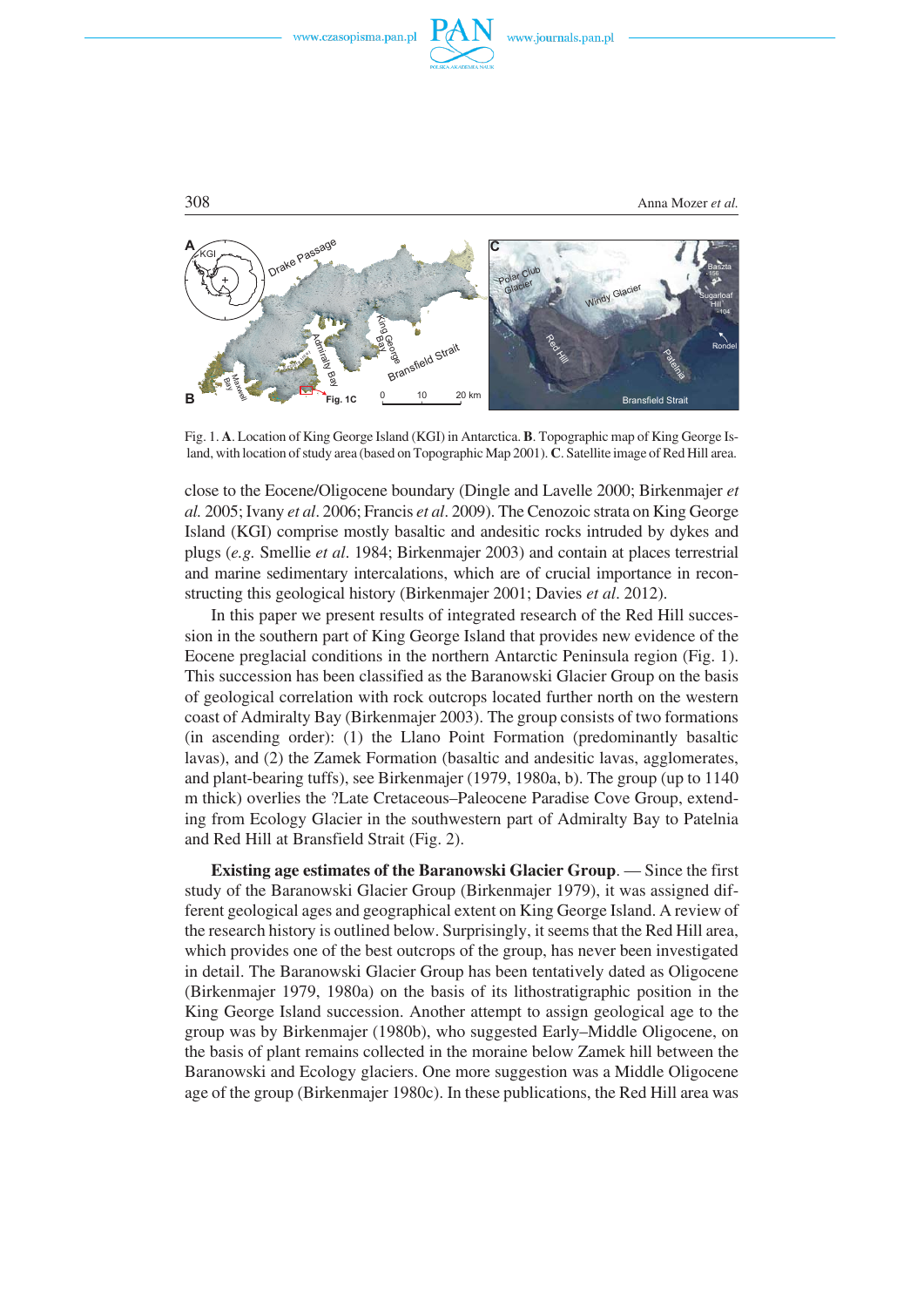



Eocene age of the Baranowski Glacier Group 309





Fig. 2. Geological map of the western side of Admiralty Bay, King George Island (after Birkenmajer 2003).

considered to represent either the whole Baranowski Glacier Group (Birkenmajer 1979, 1980b) or only its lower part, *i.e.* Llano Point Formation (Birkenmajer 1980c). The occurrence of the Zamek Formation was originally confined to only Zamek hill, with the same Middle Oligocene age suggested for the Baranowski Glacier Group (Birkenmajer *et al*. 1981).

The first results of radiometric dating of the volcanic rocks from the Bara– nowski Glacier Group published by Birkenmajer *et al.* (1983) shifted the age of the unit down to the Late Cretaceous. They were obtained from lavas at two locations: (1) the bottom of the Llano Point Formation (77 $\pm$ 4 Ma) at Zamek hill, and (2) the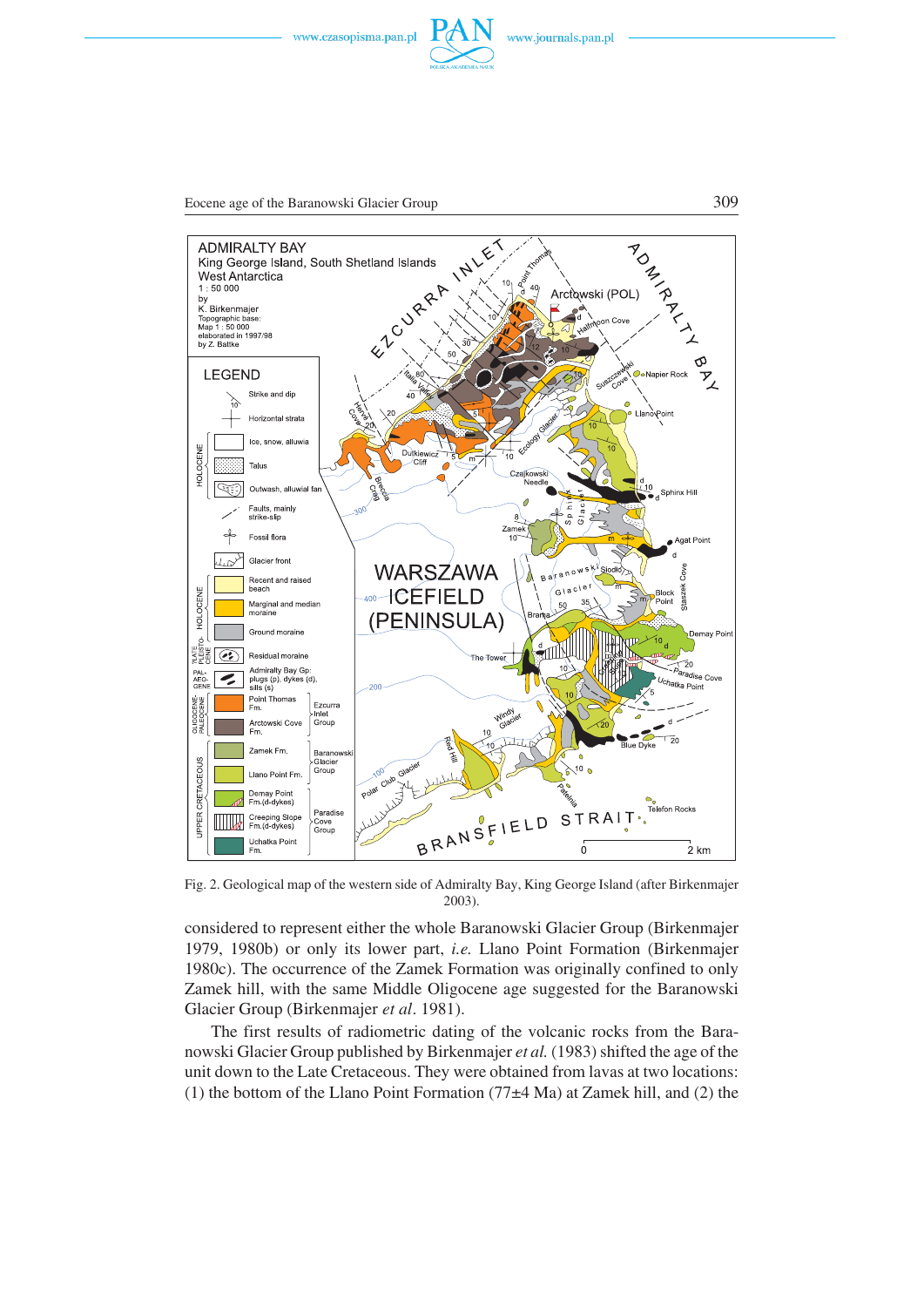



310 Anna Mozer *et al.*

bottom of the overlying Ezcurra Inlet Group (66.7±1.5 Ma). These Late Creta− ceous (Maastrichtian) dates were commonly referred to in the literature (Birken− majer and Zastawniak 1989; Zastawniak 1990, 1994; Birkenmajer *et al*. 1991; Askin 1992; Lindner−Dutra and Batten 2000; Mohr 2001; Poole and Cantrill 2006) with further detailed description as Late Cretaceous (Maastrichtian). In recent geo− logical compilations Birkenmajer (2001, 2003) ascribes the Santonian to Middle Campanian, and the Middle Campanian to Middle Maastrichtian age ranges to the Llano Point and Zamek formations, respectively. Although Dutra (1989) de− scribed taphoflora from a moraine at "Block Point" in front of Baranowski Glacier as "Tertiary", Birkenmajer (2001) sustained the Cretaceous age of the Zamek For− mation. In his sketches and geological maps, the Red Hill area is depicted as the Baranowski Glacier Group (Birkenmajer 1979, 1980b; Birkenmajer *et al*. 1986) or only as the Llano Point Formation (Birkenmajer 1980c, 2001, 2003; see Fig. 2).

**New age estimates of the Baranowski Glacier Group**. — The Late Cretaceous age of the Baranowski Glacier Group (Birkenmajer *et al.* 1983) could be considered unreliable. In their comprehensive summary of current knowledge on the vegetation in Antarctica, Cantrill and Poole (2012) refers to the Late Cretaceous age of the Zamek Formation, but state that the age is disputable and may in fact be early Ceno− zoic (T. Dutra, *personal comm*. 2010). Volcanic−sedimentary sequence on the south coast of King George Island was recently studied by Nawrocki *et al*. (2010). They used a combination of U−Pb SHRIMP and Ar−Ar methods supported by magneto− stratigraphy. A Cretaceous age was obtained for the Uchatka Point Formation only (75.4±0.9 Ma). The youngest formation of the Paradise Cove Group, the Demay Point Formation (that is overlain by basaltic lavas of the Baranowski Glacier Group), traditionally been assigned to the Cretaceous. However, the U−Pb ages, sup− ported by 40Ar−39Ar data, obtained by Nawrocki *et al*. (2010), indicate its Early Eocene age (50.8–53.7 Ma), which in combination with palaeomagnetic data, allow to date the rocks even more precisely to a narrow range of 51–52 Ma. The U−Pb dat− ing of lava flow from the top of the Point Thomas Formation (48.9±0.7 Ma) and the Demay Point Formation dating mentioned above allow to suppose that the Bara− nowski Glacier and the Ezcurra Inlet Groups are likely to be of Early Eocene (Ypresian) age (Nawrocki *et al.* 2010). Next paper by Nawrocki *et al*. (2011) refines age of the Llano Point Formation by the Ar−Ar method to be between ~51–49.5 Ma. The recent work of Warny *et al.* (2015) refers to these investigations and also sug− gest Eocene age for the Zamek Formation at Zamek locality.

The outcrop of the Baranowski Glacier Group on the western rocky face of Red Hill was discovered and preliminarily described during exploration trip in austral summer 2006/2007. The general facies development of the succession and first findings of flora seemed to question the Cretaceous age of the group, and constituted the foundation for this work. Main field work at Red Hill area was conducted during the 35th Polish Antarctic Expedition in 2010/11 on KGI and led to the discovery of new plant fossil sites and redefinition of the age of the rock succession.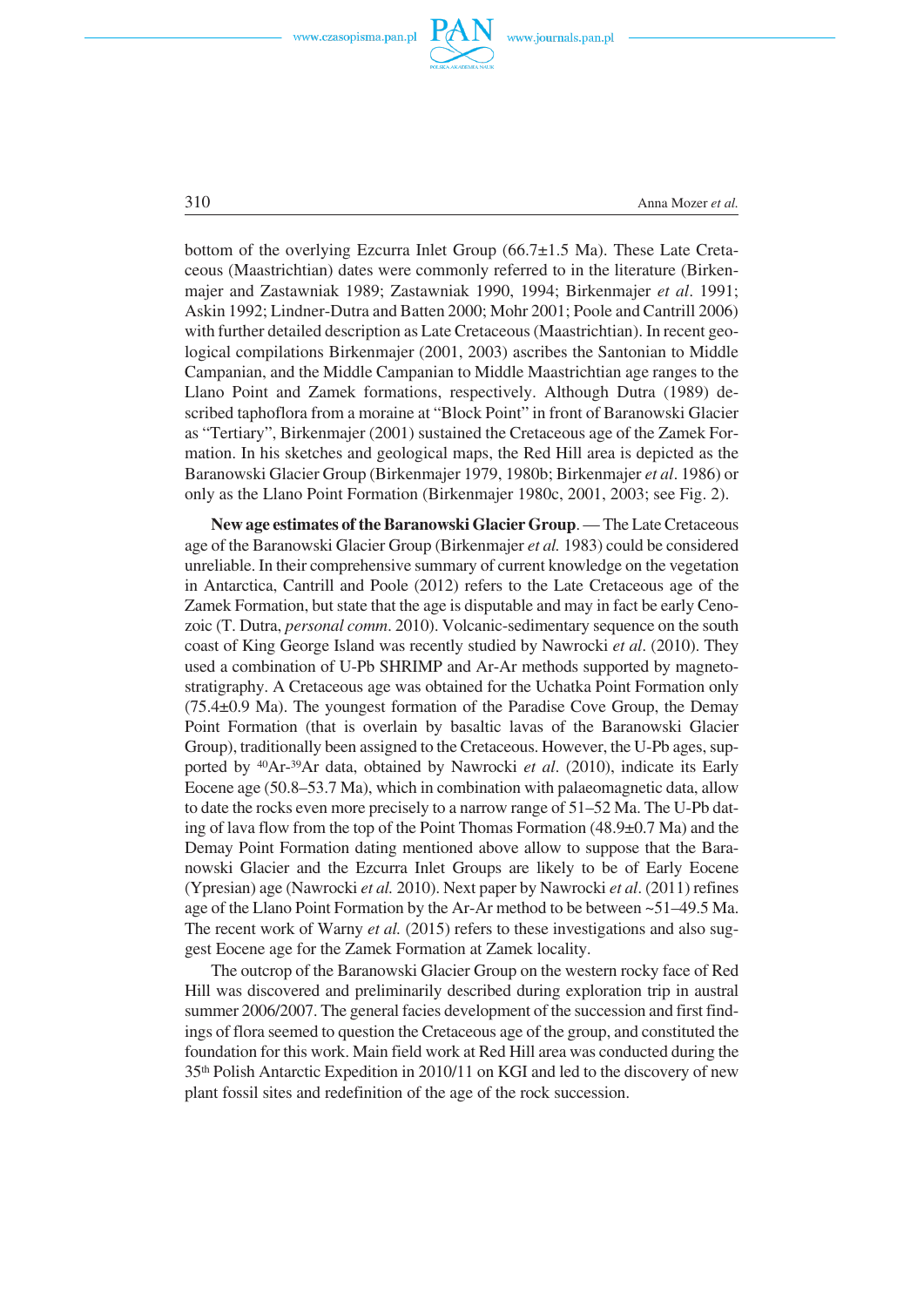Eocene age of the Baranowski Glacier Group 311

The new radiometric ages presented in this study locate the Baranowski Glacier Group in the Early to Middle Eocene, and ascribe the age of the contained flora to the same stratigraphic period. This position and the lithofacies development show similarities to other Eocene plant− and coal−bearing formations on KGI. The K−Ar analyses were done at the Institute of Nuclear Research of the Hungarian Academy of Sciences (ATOMKI) in Debrecen, Hungary.

## Geological setting

The study area is located in the southern part of King George Island (South Shetland Islands, northern Antarctic Peninsula region) on the Bransfield Strait coast (Fig. 2A–C). The South Shetland Islands (SSI) magmatism resulted from the slow subduction of the former Phoenix (Aluk) plate beneath the Antarctic Penin− sula (Smellie *et al*. 1984; Grad *et al.* 1993; Janik *et al.* 2014). Geophysical surveys suggest that SSI constitute a small, separate microplate (Ashcroft 1972), limited by a young rift structure of Bransfield Strait on the south−east and by subductive oceanic trench on the north−west. The Red Hill section of the Baranowski Glacier Group shows approximately 180 m high rocky cliff, where the lower boundary of the group is under the sea level, and the upper boundary is erosional and partly covered by moraine sediments. Horizontally bedded layers are gently inclined covered by moraine sediments. Horizontally bedded layers are gently inclined (about 10°) southward. The succession is separated into blocks by several normal faults and cut by basaltic dykes.

The succession at Red Hill comprises volcanoclastic rocks composed of alter− nating terrestrial lava flows of basaltic to basaltic andesite composition and fine to coarse tuffs, lapilli tuffs and breccias (Fig. 3). This succession overlies a massive volcanic substratum of considerable thickness, for which only the uppermost part is exposed. These two parts of the Baranowski Glacier Group can be tentatively at− tributed to the Llano Point Formation (the bottom part) and the Zamek Formation (the main part of the section), which were distinguished within the group further north along the western coast of Admiralty Bay (Birkenmajer 2001). The bound− ary between the formations is erosional and uneven, though neither weathering profile nor regolith pavement were observed over the exposed a few tens of meters of the contact. In the lower part of the section (lower part of the Zamek Formation), there occur tuffaceous sandstones and siltstones containing coal seams (up to 5 cm thick) and coaly layers with plant detritus (Fig. 4). The coal shows dominant vitrinitic composition. The plant fossils are poorly preserved due to mechanical degradation in flowing water. Among the dominating undeterminable plant frag− ments the remains of ferns, angiosperms and *Nothofaus* leaves were identified (Fig. 5). The Red Hill show facies and floral composition similar to the Zamek Formation at Zamek hill, the latter has been considered so far to represent the only unquestionable Late Cretaceous flora on KGI. Our new geochronology data indi−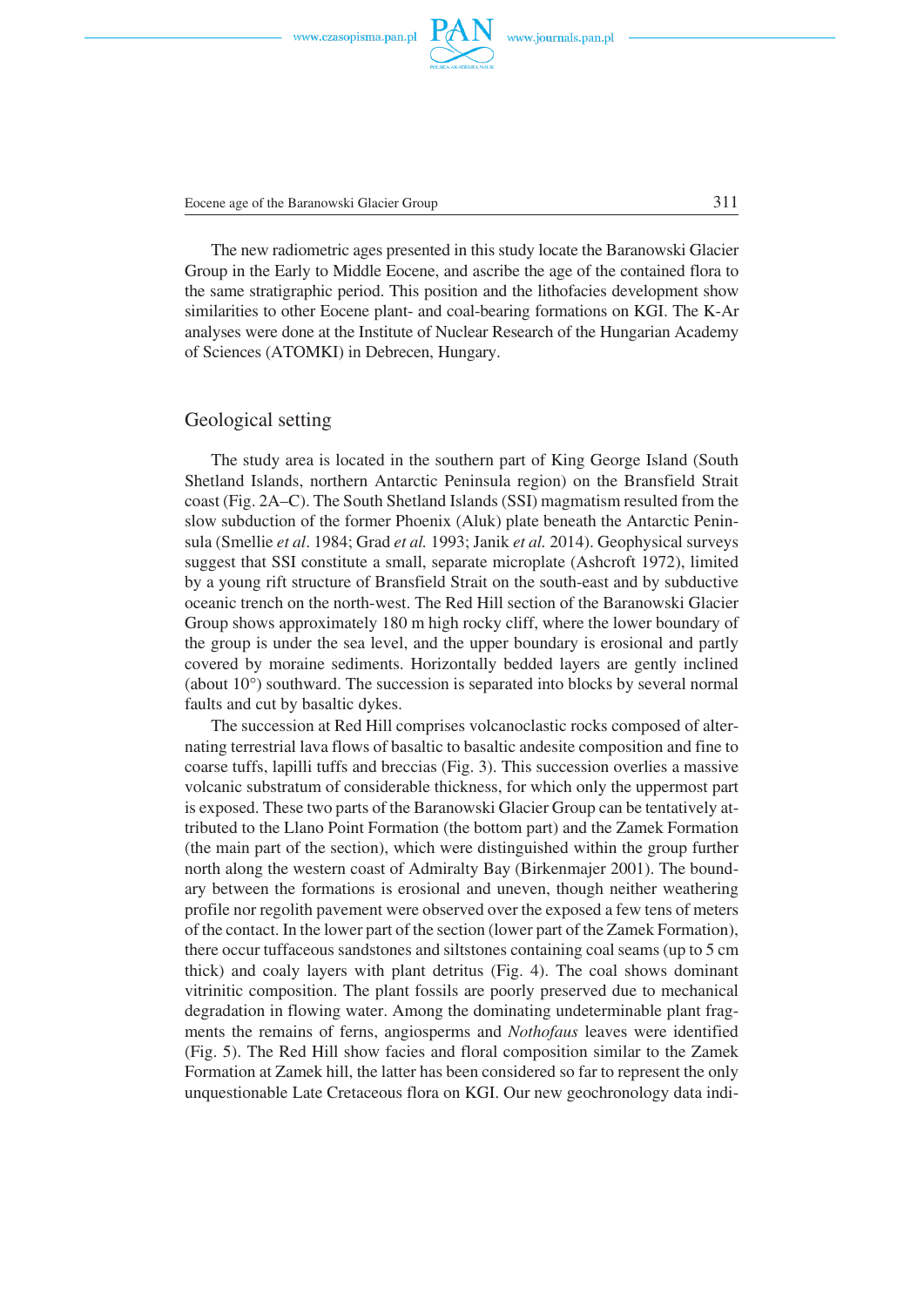





Fig. 3. Schematic lithologic profile of Red Hill outcrop.

cate that this flora is of Eocene age, and similar to Eocene floras described from other parts of KGI, *e.g.* from the Ezcurra Inlet Group in Ezcurra Inlet, the Point Hennequin Group at Wawel in Admiralty Bay, and the Lions Cove Formation in King George Bay (Mozer 2012, 2013).

## Analytical techniques

**Geochemistry**. — The geochemical analysis of the major, minor, and trace elements was done at ACME Labs in Vanouver, Canada. Preparation of samples embraced crushing, averaging and thumbing of approx. 10 g of rock material. The content of major oxides  $(SiO_2, Al_2O_3, Fe_2O_3, CaO, MgO, Na_2O, K_2O, MnO,$ TiO2, P2O5, Cr2O3) and Sc was determined using ICP−ES (*Inductively Coupled*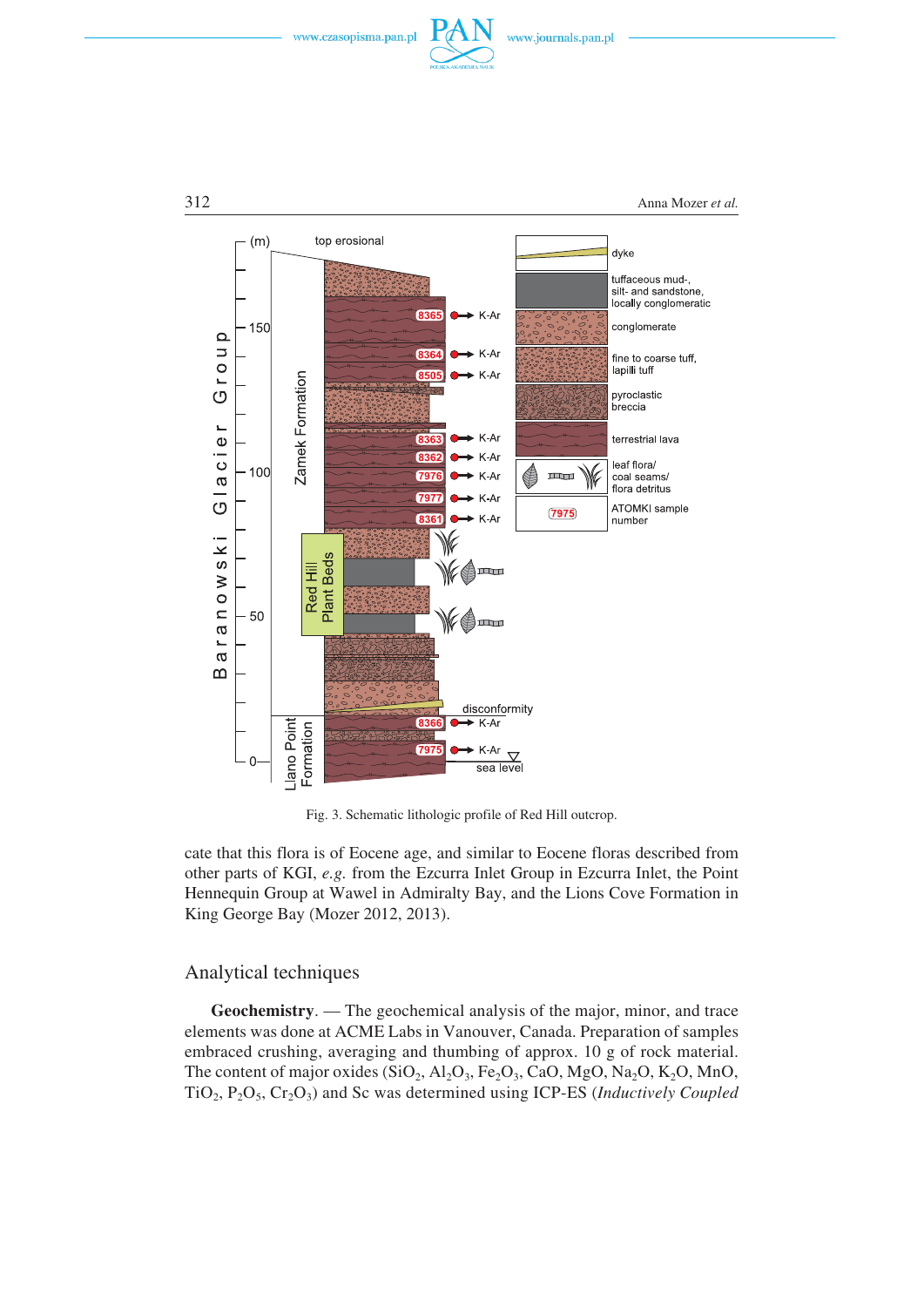



Eocene age of the Baranowski Glacier Group 313



Fig. 4. Some details of Red Hill section. **A**. Intercalations of volcanic ash and beds containing organic matter (black seams with coal). **B**. Contact of basaltic lava flow with underlying mudstone/siltstone. Note columnar joint within basalt. **C**. Conglomerate from the upper part of Zamek Formation. **D**. Fragment of pyroclastic breccia with incorporated wood. Hammer as a scale 33 cm, scale bar 1 cm.

*Plasma Emission Spectrometry*) on 0.2 g sample melted with a mixture of LiBO<sub>2</sub>/Li<sub>2</sub>B<sub>4</sub>O<sub>7</sub>. The total content of carbon and sulfur (TOT/C, TOT/S) was de− termined by LECO combustion technique. Trace and rare earth elements were determined using ICP−MS (*Inductively Coupled Plasma Mass Spectrometry*). For these analysis 0.5 g sample was dissolved in 3 ml of a solution of concen− For these analysis 0.5 g sample was dissolved in 3 ml of a solution of concentrated acids  $(HCl + HNO<sub>3</sub>)$  at 95°C for 1 hour and then the obtained solution was diluted to 10 ml. Details of the analytical procedure and measurement precision can be found at http://acmelab.com/. For the total alkali silica (TAS) diagram, the results were recalculated to 100% main oxides.

**K−Ar procedure**. — The K−Ar analyses of whole−rock samples were done at the K−Ar Laboratory of the Institute of Nuclear Research, Hungarian Academy of Sciences (ATOMKI). Approximately 0.05g of finely ground sample was digested in acids and finally dissolved in 0.2M HCl. Potassium was determined by flame photometry with a Na buffer and Li internal standard. The inter−laboratory stan− dards Asia 1/65, LP−6, HD−B1 and GL−O were used for checking the measure−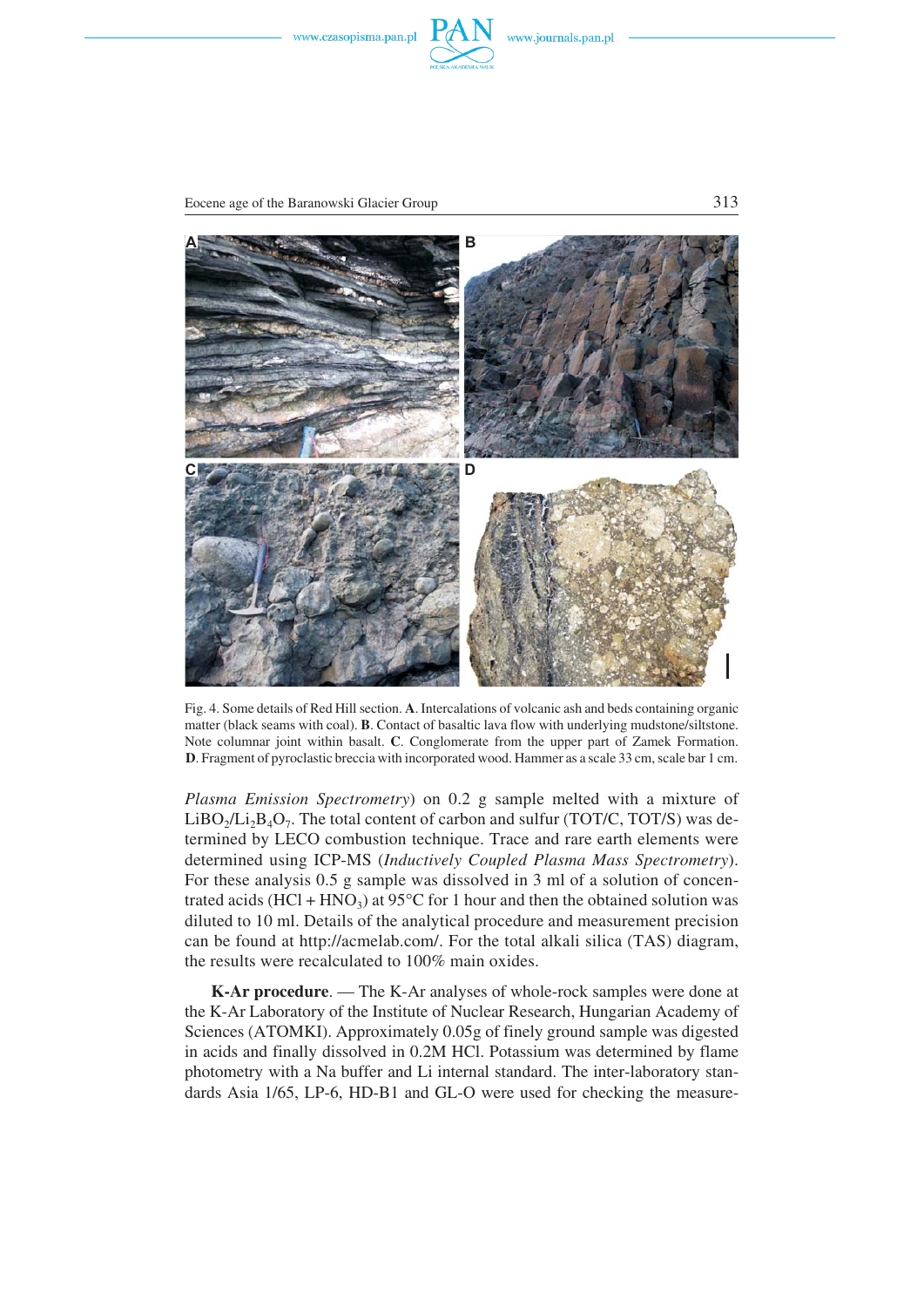



Fig. 5. Fossil flora found at Red Hill section. **A**. Fragment of the *Nothofagus* leaf imprint. **B**, **C**. Im− pressions of fragmented fern frond. **D**. Accumulation of various plant remains. Scale bars 1 cm.

ments. Argon was extracted from the samples by RF fusion in Mo crucibles in pre− viously backed stainless steel vacuum system. 38Ar spike was added from gas pi− pette system and the evolved gases were cleaned using Ti and SAES getters and liquid nitrogen traps, respectively. The purified Ar was transported directly into the mass spectrometer and Ar isotope ratio was measured in the static mode using a 15 cm radius magnetic sector type mass spectrometer build in Debrecen. Details of the instruments, the applied methods and results of calibration have been described by Balogh (1985) and Odin *et al*. (1982). Ages were calculated according to decay constants of Steiger and Jäger (1977). All analytical errors represent one standard deviation (*i.e.* 68% analytical confidence level). Since we base our analitycal er− rors on the long time stability of instruments and on the deviation of our results ob− tained on standard samples from the interlaboratory mean the analytical errors are likely to be overestimated. For stratigraphic allocation of the numerical results the International Chronostratigraphic Chart v 2015/01 (Cohen *et al.* 2013, updated) was used. All the radiometric ages were evaluated using detailed investigation of thin sections in order to reveal possible features of rock alteration that might have affected the K−Ar isotopic system.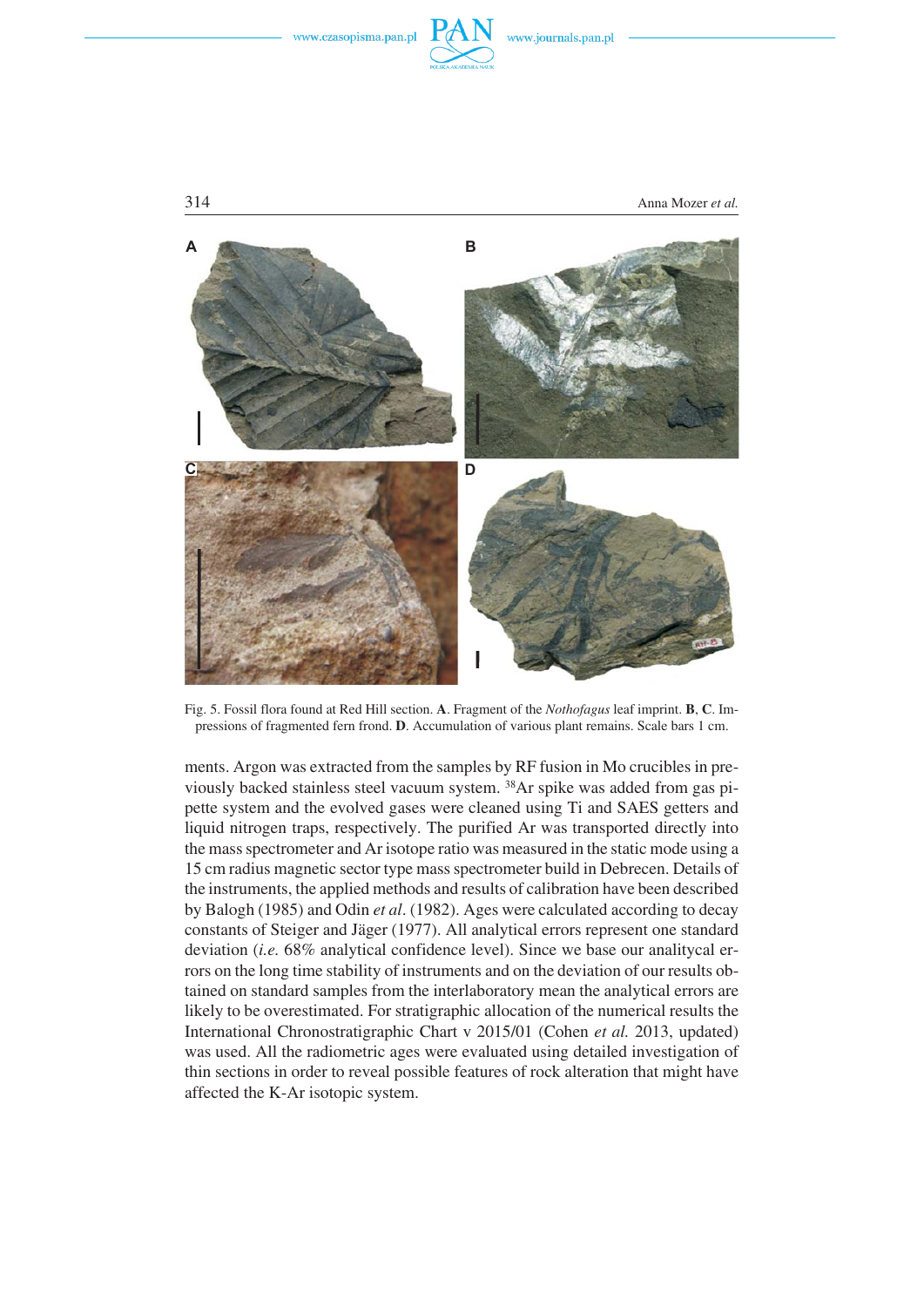

## Results

**Petrographic observations**. — The samples of basaltic andesites that represent the Llano Point formation no. 7975 (Red Hill−3) and 8366 (RHAM−02) are medium altered with porphyritic texture. Palagonite−smectite alteration of volcanic glass that occupies the residual space between plagioclase laths in the groundmass is noted. The observed phenocrysts are plagioclase and clinopyroxene. The minerals in ground− mass are plagioclase, clinopyroxene, olivine, magnetite and volcanic glass. The me− dium content of  ${}^{40}Ar_{rad}$  and the low content of K suggest an opening of the system, but the presence of fresh plagioclase crystals argues for reliable numerical ages.

The samples no. 7977, 7976 and 8505 (Red Hill−1, Red Hill−2 and RHAM−16) that belong to the Zamek Formation represent clinopiroxene−, olivine−phyric ba− salt with porphyritic and intersertal texture. Phenocrysts are dominated by plagio− clase, clinopyroxene and olivine, while minerals in groundmass were plagioclase, clinopyroxene, magnetite and altered volcanic glass. The samples show strong al− teration manifested by common clay minerals and relatively low  $40Ar_{rad}$  contents (20.4, 17.8 and 13.5%, respectively). This suggests that the isotope system was disturbed. Consequently some Ar loss from the rock is highly probable, thus the re− ported K/Ar ages (44–46 Ma) should be considered minimum ages.

In the sample no. 8361 (RHAM−21), no alteration of feldspars was detected, while iddingsite alteration of olivine and palagonite−smectite alteration of volcanic glass was observed. The sample represent clinopiroxene−, olivine−phyric basalt with porphyritic and intersertal texture. Phenocrysts are represented by plagio− clase, clinopyroxene, olivine, while minerals in groundmass are plagioclase, clinopyroxene, magnetite and altered volcanic glass. The rock is relatively fresh and the concentration of  ${}^{40}\text{Ar}_{rad}$  is the highest among the investigated samples *(i.e.*) 66%), thus the obtained age of 48 Ma can be accepted as reliable.

The sample no. 8362 (RHAM-10) represents olivine-phyric basalt with porphyritic and intersertal texture. Phenocrysts are represented by plagioclase and ol− ivine, while minerals in groundmass are plagioclase, clinopyroxene, magnetite and altered volcanic glass. Similarly to the sample 8361 (RHAM−21), only idding− site alteration of olivine and palagonite−smectite alteration of volcanic glass was observed. This, in combination with rather high content of  $^{40}Ar_{rad}$  (49.7%), allow to consider the obtained age of 41 Ma as reliable.

The sample no. 8363 (RHAM−12) represents olivine−, clinopyroxene−phyric basalt with seriate intersertal texture. Phenocrysts are represented by plagioclase, clinopyroxene and olivine, while minerals in groundmass are plagioclase, clino− pyroxene, magnetite and volcanic glass (altered to brownish translucent pala− gonite and locally smectite). The individual plagioclase crystals are fresh and only locally the glass inclusions show weak palagonite−smectite alteration. Thus, the obtained radiometric age (~43 Ma) seems to be reliable.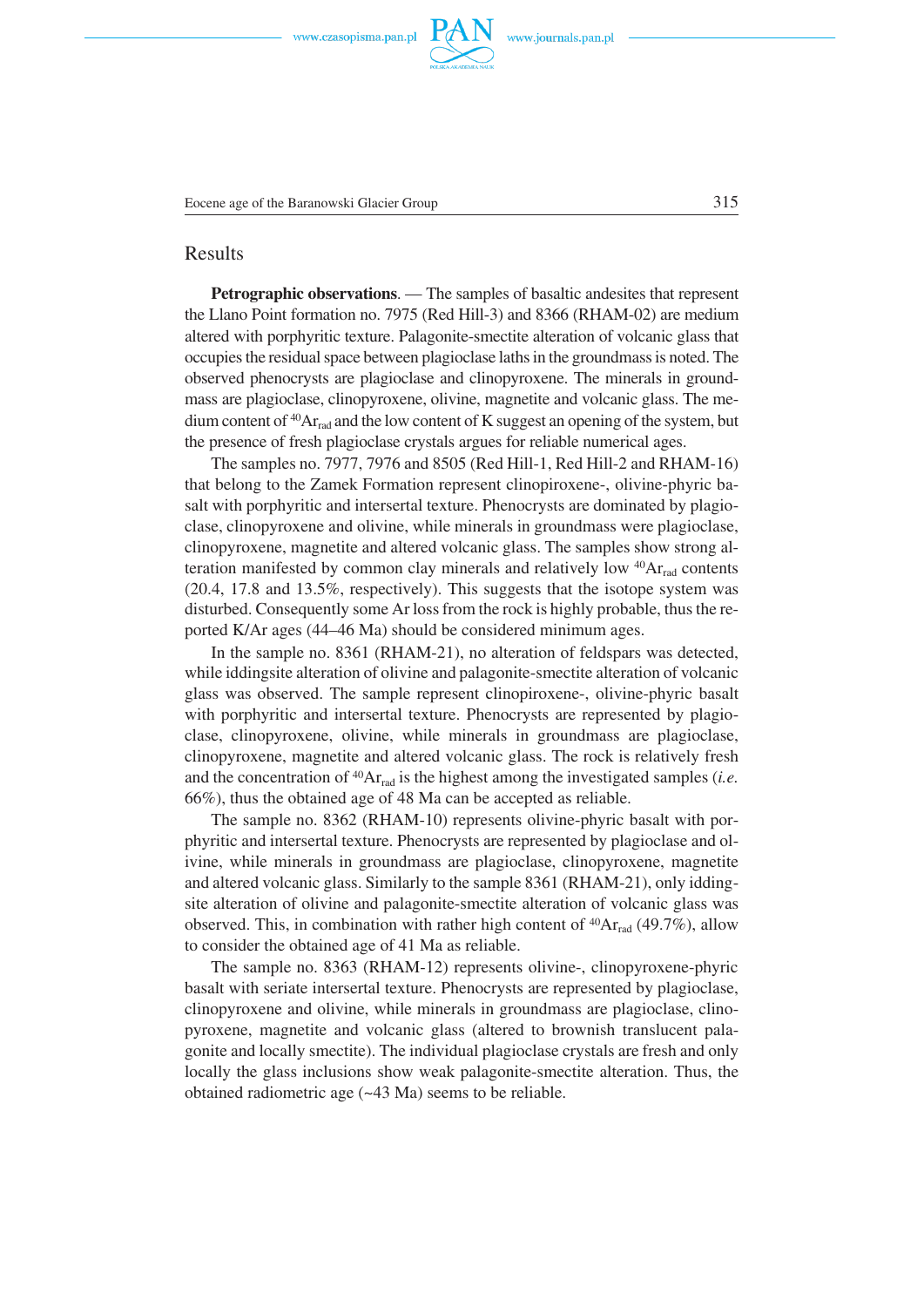



316 Anna Mozer *et al.*

The sample no. 8364 (RHAM−17) represent the same type of rock, olivine-, clinopyroxene−phyric basalt with seriate intersertal texture. Phenocrysts are dominated by plagioclase, clinopyroxene and olivine, while minerals in ground− mass are plagioclase, clinopyroxene, magnetite and altered volcanic glass. The sample is characterised by a variety of alterations: iddingsite alteration of oliv− ine, palagonite−smectite alteration of volcanic glass and argillic alteration of plagioclase crystals. However, it shows a high content of  $40Ar_{rad}$ , far above the threshold of 10% below which errors rise exponentially (54.9%). Due to the vari− ous and intense alterations, the obtained radiometric age (42 Ma) should be con− sidered minimum age.

The sample no. 8365 (RHAM-17A) represent clinopyroxene-phyric basalt with porphyritic texture. Phenocrysts are represented by plagioclase and clinopyroxene, while minerals in groundmass are plagioclase, clinopyroxene, magnetite and altered volcanic glass. The sample shows palagonite−smectite alteration of volcanic glass, that occupies the residual space between plagioclase laths in the groundmass. The presence of plagioclase crystals without any signs of alteration, and the contents of <sup>40</sup>Ar<sub>rad</sub> (%) = 34.0 and K mean (%) = 0.57 suggest that the obtained age of 46 Ma is reliable.

**Geochemical classification of igneous rocks**. — The results of chemical analysis of volcanic rocks from the Red Hill section are presented in Table 1. Based on similarity of geochemical composition between volcanic rocks analyzed here and in other papers from KGI as well as the results from Red Hill that have not been included in this presentation, it is certain that the volcanic rocks of the study area were derived from an magmatic arc environment (Smellie *et al.* 1984; Yeo *et al.* 2004; Machado *et al*. 2005). Detailed geochemical study conducted by Yeo *et al.* (2004) suggests that Paleocene–Eocene volcanism in King George Island (Barton and Weave peninsulas) occurred in an immature island arc without thick− ened continental−type crust.

The Red Hill volcanic succession is a complex of intermediate to basic rocks  $(48.4–52.5 SiO<sub>2</sub>$  %wt). The total alkali silica (TAS) diagram (LeMaitre *et al.* 2002) shows that all samples from the Zamek Formation are basalts (Fig. 6A). Their alkali content ranges from 2.9% to 4.4%, and their silica content is between 48.7% and 50.5%. Two samples that represent the Llano Point Formation plot in the basaltic andesite field (alkali and silica contents range between 3.5% and 4.7% and 51.9% and 52.5%, respectively). Plotted on the chemical classification diagram of  $Zr/TiO<sub>2</sub>$  *vs*. Nb/Y (Winchester and Floyd 1977), the composition of the lavas from the Zamek Formation fall in the subalkaline basalt field, and the lavas from Llano Point Formation fall in the andesite/basalt field (Fig. 6B). The data plotted on the two diagrams gather into two groups with slightly different chemical composition, which are representative for volcanic island arc tectonic environment.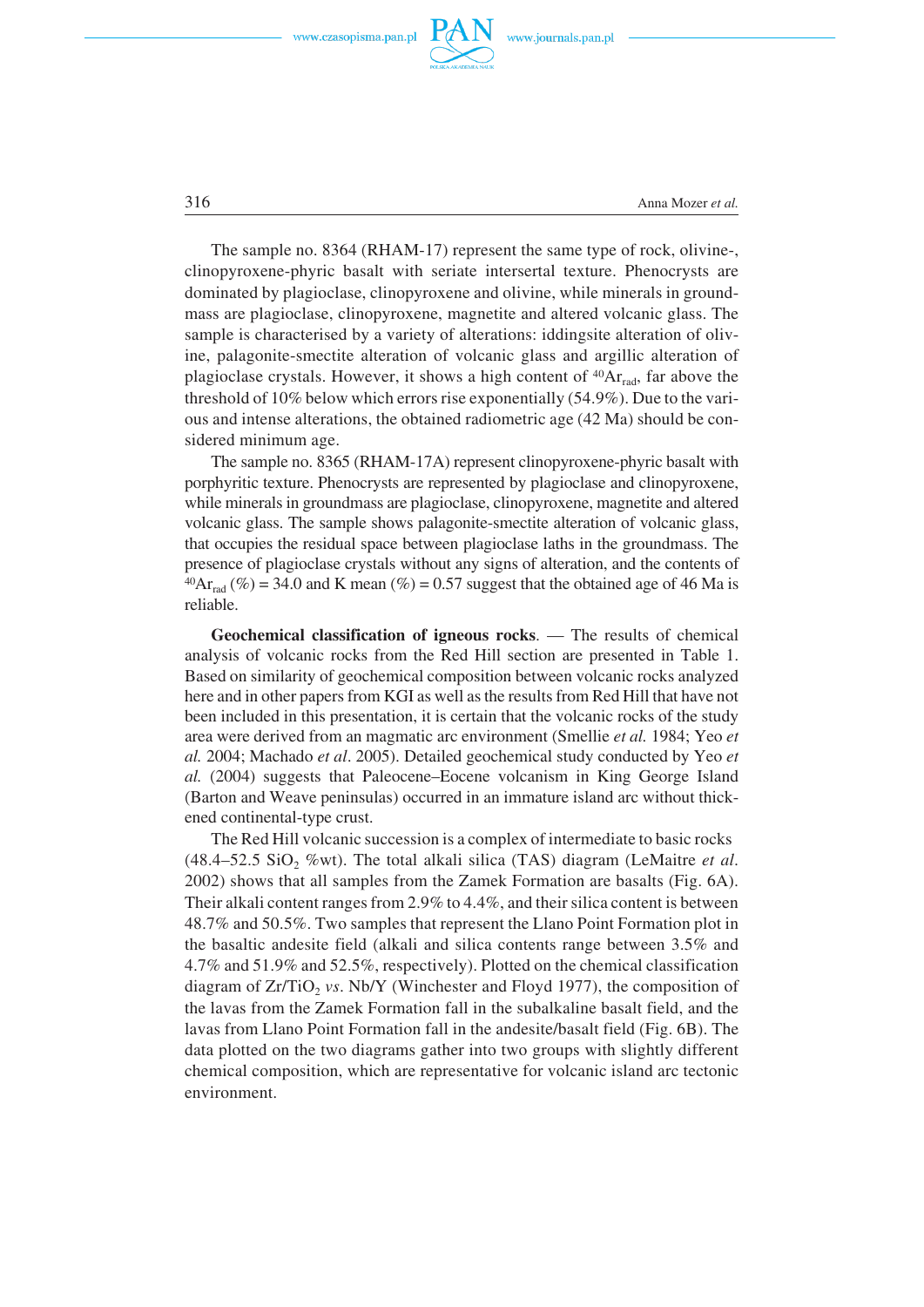







Fig. 6. **A**. Chemical classification of the volcanic rocks on total alkali silica (TAS) diagram of Le Maitre *et al.* (2002). **B**. Chemical classification of volcanic suite using Zr/TiO, *vs*. Nb/Y diagram (Winchester and Floyd 1977). Circles – Llano Point Formation, diamonds – Zamek Formation.

**K−Ar dating**. — The new K−Ar ages obtained from the Red Hill section are shown in Table 2. Microscopic observations confirm that all selected rock samples for K−Ar analysis are slightly or no alternated, and have the anatically required content of K and <sup>40</sup>Ar<sub>rad</sub>. The obtained results are shown in the diagram of potassium content *vs.* K−Ar age (Fig. 7).

Ten whole−rock K−Ar analysis of volcanic (basalt−basaltic andesite) rocks gave us consistent ages between 51 Ma and 42 Ma. No ages older than Ypresian have been obtained. The K−Ar ages for the Llano Point Formation and for the Zamek For− mation range from 51.18 $\pm$ 2.15 Ma to 50.49 $\pm$ 2.57 Ma, and from 46.14 $\pm$ 3.19 Ma to



Fig. 7. A diagram of potassium content *vs*. the K−Ar age of the igneous rocks of the Baranowski Gla− cier Group at Red Hill. Circles – Llano Point Formation, diamonds – Zamek Formation.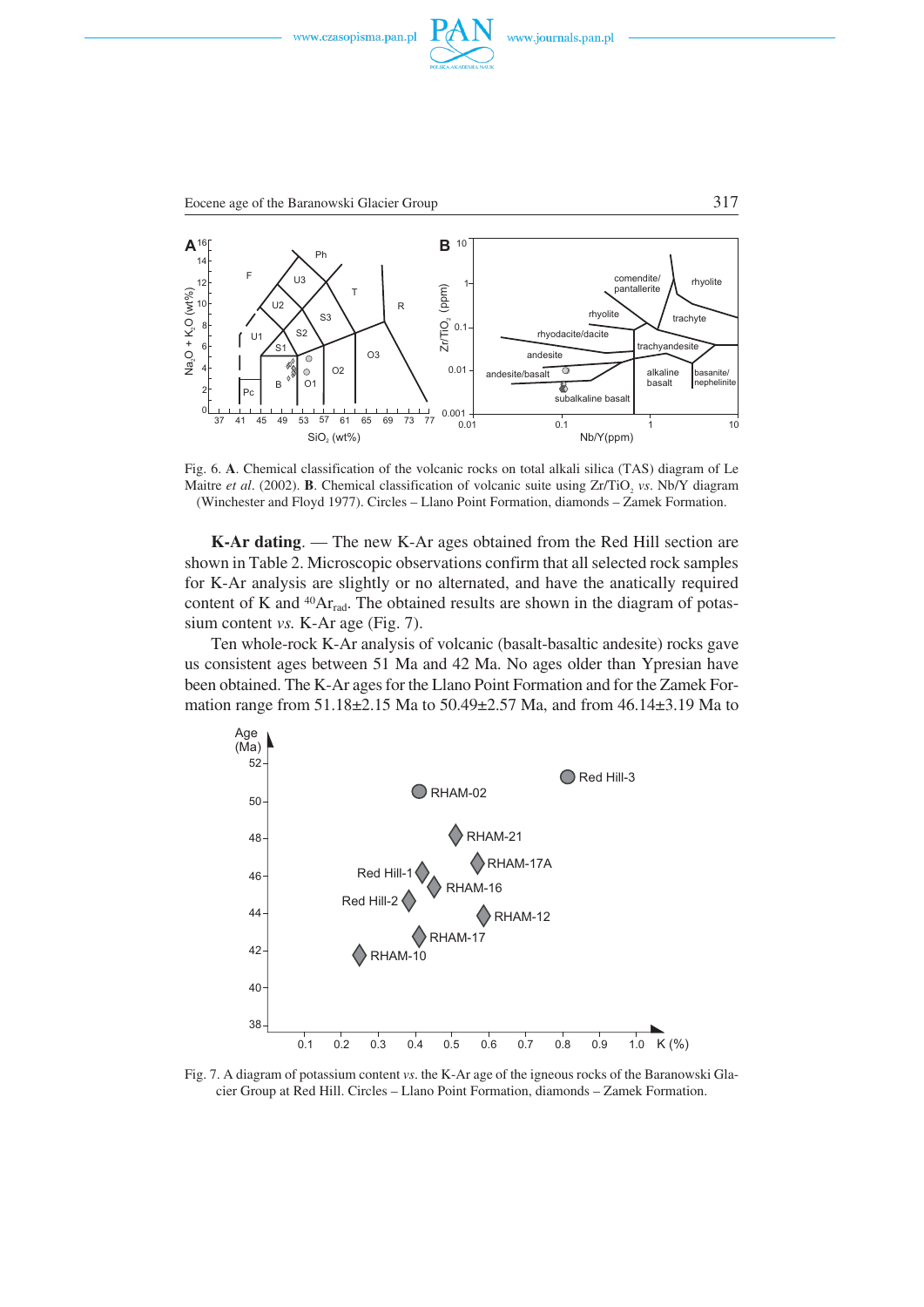



318 Anna Mozer *et al.*

 $\frac{\partial \mathbf{u}(\mathbf{u})}{\partial \mathbf{u}(\mathbf{u})} = \frac{\partial \mathbf{u}(\mathbf{u})}{\partial \mathbf{u}(\mathbf{u})}$ 

# Table 1

|                  |      | RHAM-<br>17A | 17             | 16      | RHAM-RHAM-RHAM-RHAM-RHAM-<br>12 | 10     | 21             | Red<br>Hill-2 | Red<br>Hill-1 | RHAM-<br>02          | Red<br>Hill-3        |
|------------------|------|--------------|----------------|---------|---------------------------------|--------|----------------|---------------|---------------|----------------------|----------------------|
|                  |      | 8365         | 8364           | 8505    | 8363                            | 8362   | 8361           | 7976          | 7977          | 8366                 | 7975                 |
|                  |      | basalt       | basalt         | basalt  | basalt                          | basalt | basalt         | basalt        | basalt        | basaltic<br>andesite | basaltic<br>andesite |
| SiO <sub>2</sub> | $\%$ | 50.53        | 49.07          | 49.24   | 49.28                           | 49.83  | 48.74          | 50.17         | 50.31         | 51.93                | 52.52                |
| AI, O,           | $\%$ | 21.50        | 21.72          | 21.56   | 19.52                           | 19.90  | 19.80          | 19.39         | 19.49         | 17.91                | 18.41                |
| Fe, O,           | $\%$ | 8.41         | 8.22           | 8.16    | 9.48                            | 9.12   | 9.25           | 9.41          | 9.11          | 8.92                 | 8.28                 |
| MgO              | $\%$ | 3.15         | 3.80           | 3.58    | 3.82                            | 3.77   | 4.37           | 3.93          | 4.08          | 3.91                 | 3.22                 |
| CaO              | $\%$ | 10.19        | 9.74           | 9.27    | 8.55                            | 10.40  | 10.46          | 9.45          | 10.21         | 9.08                 | 8.35                 |
| Na, O            | $\%$ | 3.31         | 3.44           | 3.68    | 3.88                            | 2.95   | 2.67           | 3.29          | 2.97          | 3.11                 | 3.70                 |
| K,O              | $\%$ | 0.60         | 0.62           | 0.51    | 0.58                            | 0.29   | 0.28           | 0.42          | 0.45          | 0.40                 | 1.02                 |
| TiO,             | $\%$ | 0.87         | 0.85           | 0.84    | 1.01                            | 0.94   | 0.97           | 1.00          | 0.92          | 0.99                 | 1.01                 |
| $P_3O_5$         | $\%$ | 0.19         | 0.21           | 0.18    | 0.26                            | 0.20   | 0.21           | 0.24          | 0.21          | 0.28                 | 0.30                 |
| MnO              | $\%$ | 0.16         | 0.18           | 0.14    | 0.14                            | 0.15   | 0.17           | 0.16          | 0.15          | 0.18                 | 0.17                 |
| Cr, O            | $\%$ | < 0.002      | < 0.002        | < 0.002 | < 0.002                         | 0.004  | 0.002          | 0.003         | 0.003         | 0.003                | 0.004                |
| Ni               | ppm  | $<$ 20       | $<$ 20         | $20$    | $20$                            | $<$ 20 | 22             | $<$ 20        | $<$ 20        | $<$ 20               | $<$ 20               |
| Sc               | ppm  | 24           | 23             | 22      | 25                              | 24     | 24             | 26            | 24            | 25                   | 27                   |
| LOI              | $\%$ | 0.9          | 1.9            | 2.6     | 3.2                             | 2.2    | 2.9            | 2.3           | 1.9           | 3.0                  | 2.8                  |
| Sum              | $\%$ | 99.79        | 99.78          | 99.77   | 99.78                           | 99.77  | 99.76          | 99.78         | 99.77         | 99.76                | 99.78                |
| Ba               | ppm  | 195          | 210            | 292     | 271                             | 177    | 181            | 224           | 194           | 286                  | 311                  |
| Be               | ppm  | 1            | $\overline{c}$ | 1       | <1                              | <1     | $\mathfrak{2}$ | $<$ 1         | 2             | $\overline{c}$       | 1                    |
| Co               | ppm  | 18.9         | 18.9           | 18.8    | 21.8                            | 26.1   | 24.7           | 22.8          | 23.9          | 22.7                 | 19.9                 |
| Cs               | ppm  | 0.1          | 0.1            | 0.4     | 0.2                             | 2.0    | 0.1            | 0.3           | 1.7           | 0.2                  | 0.1                  |
| Ga               | ppm  | 18.7         | 21.4           | 20.4    | 20.2                            | 20.0   | 18.8           | 18.6          | 19.2          | 18.9                 | 20.2                 |
| Hf               | ppm  | 1.5          | 1.8            | 1.7     | 2.2                             | 1.5    | 1.8            | 2.0           | 2.1           | 2.9                  | 2.8                  |
| Nb               | ppm  | 1.4          | 1.9            | 1.8     | 2.1                             | 1.5    | 1.8            | 2.0           | 1.7           | 3.5                  | 3.2                  |
| Rb               | ppm  | 6.2          | 6.7            | 6.8     | 4.1                             | 4.2    | 1.3            | 1.9           | 3.4           | 2.2                  | 15.1                 |
| Sn               | ppm  | $<$ l        | $<$ 1          | $<$ l   | $<$ 1                           | $<$ 1  | $\mathbf{1}$   | $<$ 1         | <1            | $\overline{c}$       | $<$ 1                |
| Sr               | ppm  | 655.5        | 654.7          | 636.2   | 571.4                           | 722.6  | 707.8          | 671.4         | 707.6         | 728.2                | 528.1                |
| Ta               | ppm  | < 0.1        | 0.1            | < 0.1   | < 0.1                           | 0.1    | 0.1            | < 0.1         | < 0.1         | 0.2                  | 0.2                  |
| Th               | ppm  | 0.8          | 1.0            | 0.9     | 1.6                             | 2.0    | 1.7            | 1.6           | 1.8           | 1.7                  | 1.9                  |
| U                | ppm  | < 0.1        | 0.3            | 0.3     | 0.6                             | 0.3    | 0.6            | 0.5           | 0.4           | 0.5                  | 0.6                  |
| V                | ppm  | 254          | 252            | 236     | 274                             | 303    | 286            | 292           | 292           | 227                  | 234                  |
| W                | ppm  | <0.5         | 3.9            | < 0.5   | < 0.5                           | <0.5   | <0.5           | < 0.5         | < 0.5         | < 0.5                | < 0.5                |
| Zr               | ppm  | 49.3         | 49.5           | 48.9    | 65.4                            | 60.6   | 62.9           | 66.6          | 58.4          | 94.3                 | 96.0                 |
| $\mathbf Y$      | ppm  | 12.9         | 14.2           | 13.4    | 16.6                            | 13.7   | 16.0           | 16.2          | 14.2          | 23.5                 | 20.7                 |
| La               | ppm  | 8.2          | 8.2            | 7.5     | 9.9                             | 9.5    | 10.2           | 11.1          | 9.7           | 12.2                 | 13.3                 |
| <b>Ce</b>        | ppm  | 17.8         | 18.1           | 16.3    | 22.5                            | 22.3   | 23.8           | 25.0          | 21.1          | 27.8                 | 30.5                 |
| Pr               | ppm  | 2.69         | 2.73           | 2.56    | 3.68                            | 3.25   | 3.53           | 3.66          | 3.18          | 4.15                 | 4.24                 |
| Nd               | ppm  | 12.0         | 12.4           | 11.4    | 17.3                            | 15.2   | 18.1           | 15.9          | 15.3          | 19.7                 | 19.1                 |
| Sm               | ppm  | 2.88         | 2.92           | 2.91    | 3.97                            | 3.67   | 3.95           | 3.99          | 3.32          | 4.63                 | 4.43                 |
| Eu               | ppm  | 1.02         | 1.11           | 1.05    | 1.40                            | 1.33   | 1.33           | 1.37          | 1.22          | 1.43                 | 1.41                 |
| Gd               | ppm  | 2.99         | 3.23           | 2.89    | 3.81                            | 3.61   | 3.67           | 4.18          | 3.41          | 4.52                 | 4.87                 |
| Tb               | ppm  | 0.46         | 0.45           | 0.44    | 0.56                            | 0.56   | 0.53           | 0.57          | 0.52          | 0.69                 | 0.72                 |

Major, trace and rare earth element concentrations of selected magmatic rock samples.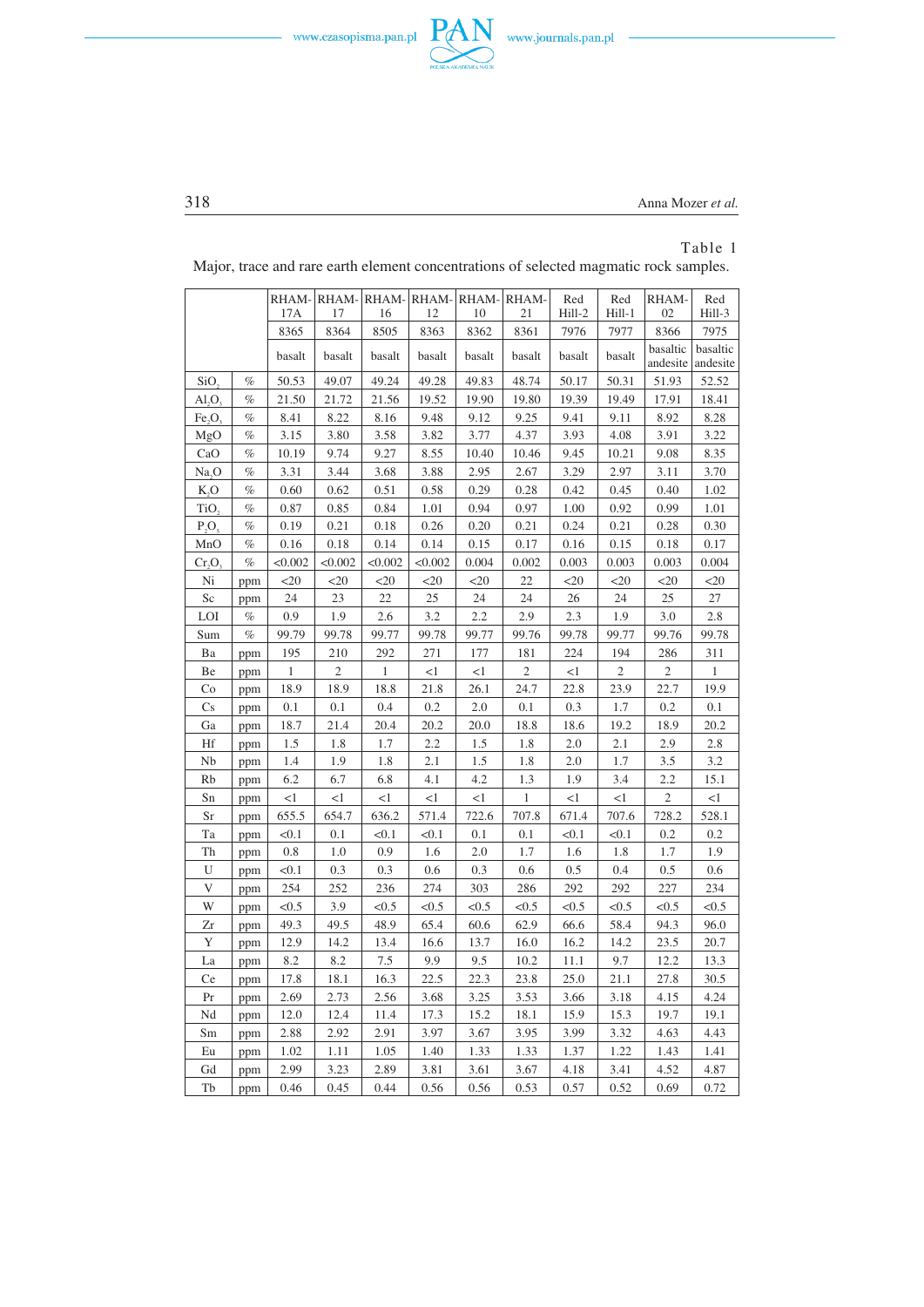



Eocene age of the Baranowski Glacier Group 319

Table 1 – *continued*.

|       |      |         | RHAM-RHAM- |                  |        | $RHAM-$ |             |                 |                 |             |               |
|-------|------|---------|------------|------------------|--------|---------|-------------|-----------------|-----------------|-------------|---------------|
|       |      | 17A     | 17         | RHAM-RHAM-<br>16 | 12     | 10      | RHAM-<br>21 | Red<br>$Hill-2$ | Red<br>$Hill-1$ | RHAM-<br>02 | Red<br>Hill-3 |
|       |      | 8365    | 8364       | 8505             | 8363   | 8362    | 8361        | 7976            | 7977            | 8366        | 7975          |
|       |      |         |            |                  |        |         |             |                 |                 | basaltic    | basaltic      |
|       |      | basalt  | basalt     | basalt           | basalt | basalt  | basalt      | basalt          | basalt          | andesite    | andesite      |
| Dy    | ppm  | 2.68    | 2.64       | 2.57             | 3.01   | 2.84    | 3.09        | 3.20            | 2.85            | 3.85        | 3.85          |
| Ho    | ppm  | 0.50    | 0.49       | 0.50             | 0.63   | 0.57    | 0.56        | 0.55            | 0.53            | 0.77        | 0.74          |
| Er    | ppm  | 1.39    | 1.41       | 1.33             | 1.65   | 1.68    | 1.55        | 1.77            | 1.61            | 2.35        | 2.40          |
| Tm    | ppm  | 0.20    | 0.23       | 0.21             | 0.24   | 0.24    | 0.25        | 0.25            | 0.20            | 0.36        | 0.32          |
| Yb    | ppm  | 1.44    | 1.37       | 1.30             | 1.54   | 1.52    | 1.57        | 1.73            | 1.59            | 2.19        | 2.23          |
| Lu    | ppm  | 0.19    | 0.21       | 0.18             | 0.24   | 0.22    | 0.22        | 0.24            | 0.20            | 0.33        | 0.33          |
| TOT/C | $\%$ | 0.05    | 0.02       | 0.02             | 0.05   | 0.05    | 0.18        | 0.05            | 0.05            | 0.18        | 0.17          |
| TOT/S | $\%$ | < 0.02  | < 0.02     | < 0.02           | 0.03   | < 0.02  | < 0.02      | < 0.02          | < 0.02          | < 0.02      | < 0.02        |
| Mo    | ppm  | $0.5\,$ | 0.5        | 0.3              | 0.7    | 0.6     | 0.5         | 0.6             | 0.7             | 0.5         | 0.8           |
| Cu    | ppm  | 131.2   | 100.9      | 112.2            | 167.9  | 124.2   | 164.8       | 143.0           | 134.5           | 127.5       | 108.1         |
| Pb    | ppm  | 1.1     | 1.6        | 2.1              | 3.6    | 2.6     | 4.6         | 2.8             | 2.0             | 3.8         | 3.1           |
| Zn    | ppm  | 39      | 49         | 50               | 68     | 46      | 52          | 53              | 44              | 50          | 69            |
| Ni    | ppm  | 3.4     | 3.2        | 3.5              | 7.5    | 11.5    | 11.7        | 7.6             | 11.5            | 10.6        | 12.6          |
| As    | ppm  | < 0.5   | < 0.5      | 1.6              | 1.0    | 6.2     | 1.1         | 3.7             | 3.1             | 8.8         | 1.0           |
| Cd    | ppm  | 0.3     | < 0.1      | < 0.1            | < 0.1  | 0.3     | < 0.1       | 0.4             | 0.3             | < 0.1       | 0.3           |
| Sb    | ppm  | < 0.1   | < 0.1      | < 0.1            | < 0.1  | < 0.1   | < 0.1       | < 0.1           | < 0.1           | < 0.1       | < 0.1         |
| Bi    | ppm  | < 0.1   | < 0.1      | < 0.1            | < 0.1  | < 0.1   | < 0.1       | < 0.1           | < 0.1           | < 0.1       | 0.1           |
| Ag    | ppm  | < 0.1   | < 0.1      | < 0.1            | < 0.1  | < 0.1   | < 0.1       | < 0.1           | < 0.1           | < 0.1       | < 0.1         |
| Au    | ppm  | 1.5     | 1.4        | < 0.5            | < 0.5  | 2.0     | < 0.5       | < 0.5           | < 0.5           | < 0.5       | < 0.5         |
| Hg    | ppm  | < 0.01  | 0.02       | < 0.01           | < 0.01 | < 0.01  | < 0.01      | < 0.01          | < 0.01          | < 0.01      | < 0.01        |
| T1    | ppm  | < 0.1   | < 0.1      | < 0.1            | < 0.1  | < 0.1   | < 0.1       | < 0.1           | < 0.1           | < 0.1       | < 0.1         |
| Se    | ppm  | < 0.5   | < 0.5      | <0.5             | < 0.5  | < 0.5   | < 0.5       | < 0.5           | < 0.5           | < 0.5       | < 0.5         |

41.88±1.51Ma, respectively. Therefore, these results indicate an Early to Middle Eocene age of the succession, embracing a time span from 51 to 47 Ma for fossil flora from the lower part of Zamek Formation.

#### Discussion

The Eocene magmatic activity was the most extensive in the north−eastern part of the South Shetland Islands, leading to the formation of the largest volume of magma in that part of the magmatic arc (Nawrocki *et al.* 2011). Isotopic dates suggesting the Paleocene and Oligocene volcanism are sparse, reported from the Fildes Peninsula and the King George Bay areas, respectively. However, there are also reports of older (Late Cretaceous) volcanic rocks from the western coast of Admiralty Bay in the so−called Warszawa tectonic block (Cao 1994). On the geological map of Admiralty Bay (Geological Map 2003), the volcanogenic suc− cessions with the supposed Late Cretaceous ages have been classified into the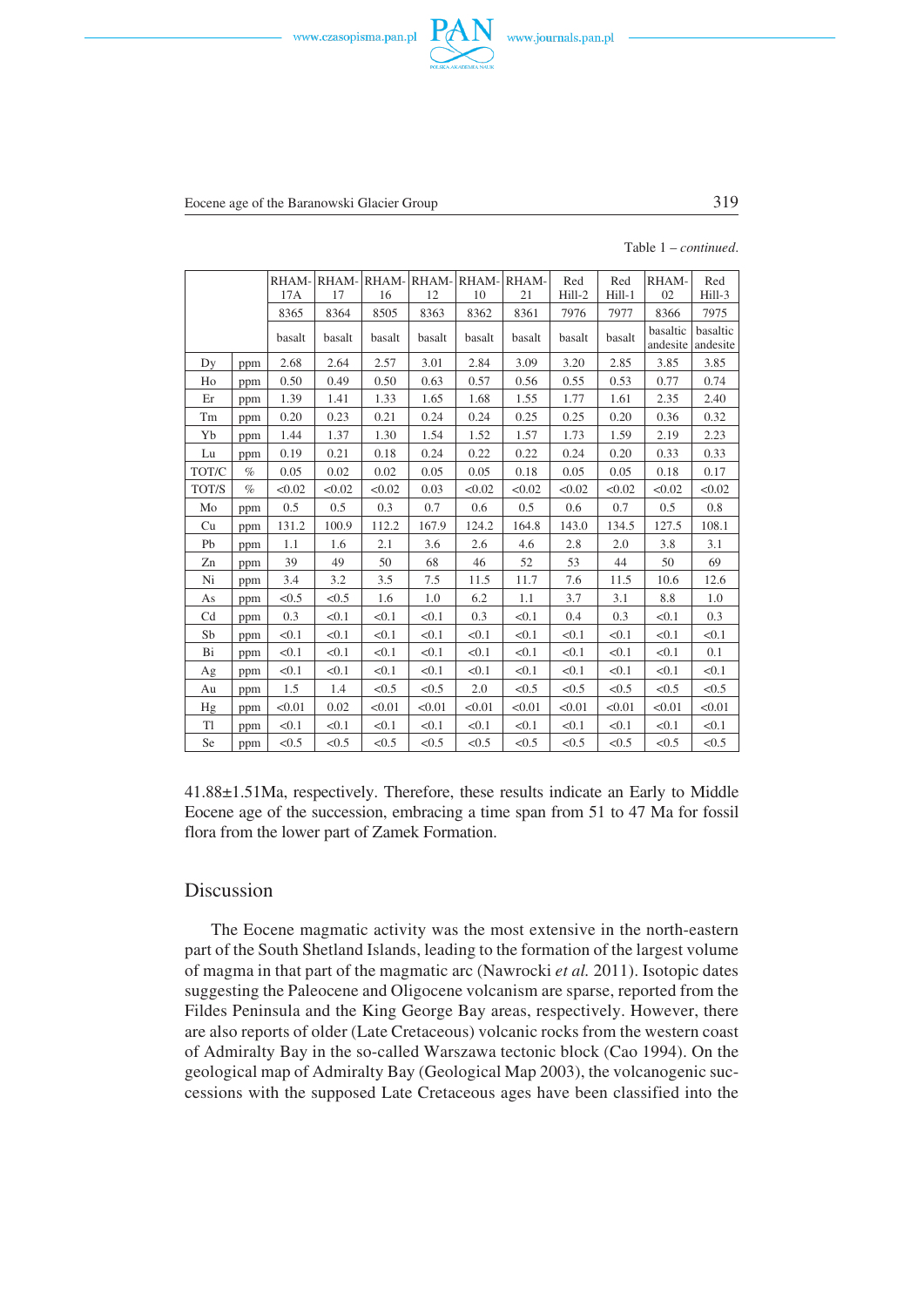





#### Table 2

| Formation                   | No. of<br>sample | <b>ATOMKI</b> Lab<br>No. of sample | Rock<br>type         | Dated<br>fraction | K<br>$(\%)$    | K<br>mean<br>$(\%)$      | $^{40}\mathrm{Ar}_{\text{\tiny{rad}}}$<br>(ccSTP/g) | $1^{40}Ar_{rad}$<br>$(\%)$ | K/Ar age<br>(Ma) |
|-----------------------------|------------------|------------------------------------|----------------------|-------------------|----------------|--------------------------|-----------------------------------------------------|----------------------------|------------------|
|                             | RHAM-17A         | 8365                               | basalt               | whole<br>rock     | 0.577<br>0.573 | 0.575                    | $1.0564 \times 10^{-6}$                             | 34.0                       | $46.65 \pm 2.10$ |
|                             | RHAM-17          | 8364                               | basalt               | whole<br>rock     | 0.406<br>0.421 | 0.414                    | $6.9595 \times 10^{-7}$                             | 54.9                       | $42.73 \pm 1.47$ |
|                             | RHAM-16          | 8505                               | basalt               |                   | 0.458          | $\overline{\phantom{0}}$ | $8.1946 \times 10^{-7}$                             | 13.5                       | $45.45 \pm 4.56$ |
|                             | RHAM-12          | 8363                               | basalt               | whole<br>rock     | 0.582<br>0.586 | 0.584                    | $1.0103 \times 10^{-6}$                             | 31.2                       | $43.96 \pm 2.11$ |
| Zamek<br>Formation          | RHAM-10          | 8362                               | basalt               | whole<br>rock     | 0.256<br>0.253 | 0.254                    | $4.1841 \times 10^{-7}$                             | 49.7                       | $41.88 \pm 1.51$ |
|                             | RHAM-21          | 8361                               | basalt               | whole<br>rock     | 0.517<br>0.520 | 0.518                    | $9.8233 \times 10^{-7}$                             | 66.0                       | $48.13 \pm 1.56$ |
|                             | Red Hill-2       | 7976                               | basalt               | whole<br>rock     | 0.379<br>0.400 | 0.389                    | $6.8288 \times 10^{-7}$                             | 17.8                       | $44.60 \pm 3.46$ |
|                             | Red Hill-1       | 7977                               | basalt               | whole<br>rock     | 0.421<br>0.423 | 0.422                    | $7.6672\times10^{-7}$                               | 20.4                       | $46.14\pm3.19$   |
| Llano<br>Point<br>Formation | RHAM-02          | 8366                               | basaltic<br>andesite | whole<br>rock     | 0.417<br>0.421 | 0.419                    | $8.3412\times10^{-6}$                               | 28.8                       | $50.49 \pm 2.57$ |
|                             | Red Hill-3       | 7975                               | basaltic<br>andesite | whole<br>rock     | 0.814<br>0.823 | 0.818                    | $1.6509 \times 10^{-6}$                             | 37.5                       | $51.18 \pm 2.15$ |

K−Ar ages obtained in this study.

Paradise Cove Group and the Baranowski Glacier Group. The Cretaceous part of this stratigraphic scheme has been contested in more recent publications, which is strongly supported by the data presented here.

The taphoflora from a moraine at "Block Point" in front of the Baranowski Glacier, commonly though to belong to the Zamek Formation was described by Dutra (1989) to be typical of Tertiary floras. This flora is believed to represent the Zamek Formation. However, in the subsequent study on the Zamek Formation (Lindner−Dutra and Batten 2000) the autors refer to the K−Ar ages published by Birkenmajer *et al*. (1983) and repeated by Zastawniak (1994). These papers were commonly cited in the geological literature, highlighting a Late Cretaceous age of the Zamek Formation (Birkenmajer 2001, 2003; Birkenmajer and Zastawniak 1989; Askin 1992; Zastawniak 1994; Mohr 2001; Poole and Cantrill 2006). How− ever, along with the progress of research in Admiralty Bay area, there have ap− peared doubts concerning the age of this formation.

Nawrocki *et al*. (2010, 2011) subdivided volcanic activity on KGI into five magmatic phases. The oldest, Late Cretaceous is represented by basalts of the Uchatka Point Formation. It was followed by next phase, considered as the most extensive, dated as Early–Middle Eocene (from  $\sim$  53 to  $\sim$  43 Ma), responsible for producing the largest volume of magma in this part of the island. According to new isotopic ages controlled by magnetostratigraphy received for Llano Point Forma− tion was dated as Eocene age (Ypresian; ~51–49.5 Ma). Particular dates obtained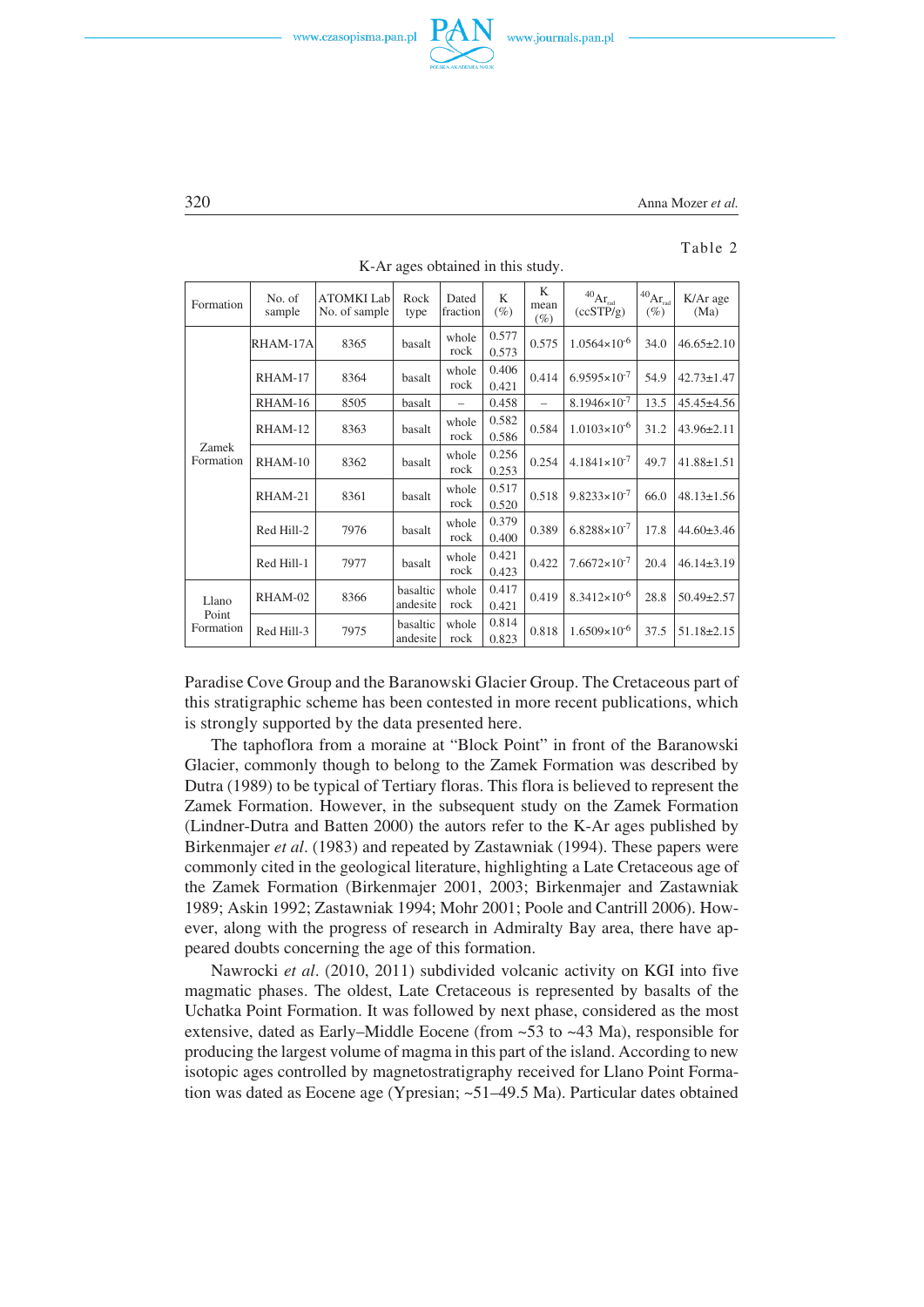

Eocene age of the Baranowski Glacier Group 321

for the Llano Point Formation at Patelnia Peninsula were 50.8±1.2 Ma (40Ar−39Ar), and 52.3±0.5 Ma (40Ar−39Ar) near Blue Dyke. Next magmatic activity are repre− sented by lava flows or vertical intrusions dated as late Eocene  $(\sim 37-35 \text{ Ma})$ , late Oligocene dykes linked with opening of the Bransfield Strait (~28–25 Ma; *i.a.* Blue Dyke) and late Pliocene to Holocene activity (Penguin Island volcano). Cantrill and Poole (2012) go back to a Late Cretaceous age for the Zamek Forma− tion, though consider this age as disputable. Relying on Dutra personal communi− cation (2010) they presume Early Cenozoic age for this unit. Doubts about the age of formation were also expressed by Warny *et al*. (2015) who, based on Nawrocki *et al.* (2010, 2011), suggested Eocene age for Zamek Formation.

In this paper we document that the Baranowski Glacier Group exposed in slopes and rocky walls of Red Hill facing the Bransfield Strait is of the late Early to Middle Eocene age. The new whole−rock K−Ar analyses of volcanic (basalt−basaltic andesite) rocks from the Red Hill section gave us ages between 51 Ma and 42 Ma and no ages older than Ypresian have been obtained.

Furthermore, although it is notoriously difficult to make reliable correlations based on plant fossils, fossil plant assemblages that crop out at Red Hill seems to reveal affinity to other preglacial plant−bearing successions on King George Is− land. Similar fossil plant assemblages have been found in the Ezcurra Inlet Group (Arctowski Cove and Point Thomas formations) in Ezcurra Inlet, in the Mount Wawel Formation at Wawel and in the Lions Cove Formation in King George Bay (Mozer 2012, 2013). The K−Ar ages of volcanic intercalations in these preglacial successions fall in the range between 47–40 Ma (Lutetian and early Bartonian), which confirm an Middle Eocene age of the fossil flora.

#### Conclusions

Ten new K−Ar ages from volcanic rocks of the Baranowski Glacier Group (Llano Point and Zamek formations) at Red Hill in the southern part of King George Island indicate a late Early to Middle Eocene age of the succession (51–42 Ma). This corresponds to the major and most extensive phase of volcanic activity on the island (Nawrocki *et al*. 2010, 2011). Our results support the hypothesis that the peak of subduction−related volcanism in the north−eastern part of the South Shetland Islands was confined to the Eocene Epoch (Smellie *et al*. 1984). Chrono− stratigraphy of Birkenmajer's subdivisions improved by Nawrocki *et al.* (2010, 2011) seems to be valid also for the Red Hill exposure.

Our results also demonstrate that the flora in the Zamek Formation found at Red Hill is not of the Late Cretaceous age, which was repeatedly mentioned in the literature. The age of plant−bearing beds fall in range between *ca.* 51 and 47 Ma. The fossil plant assemblage from Red Hill shows similarity to other early Paleo− gene plant occurrences on King George Island.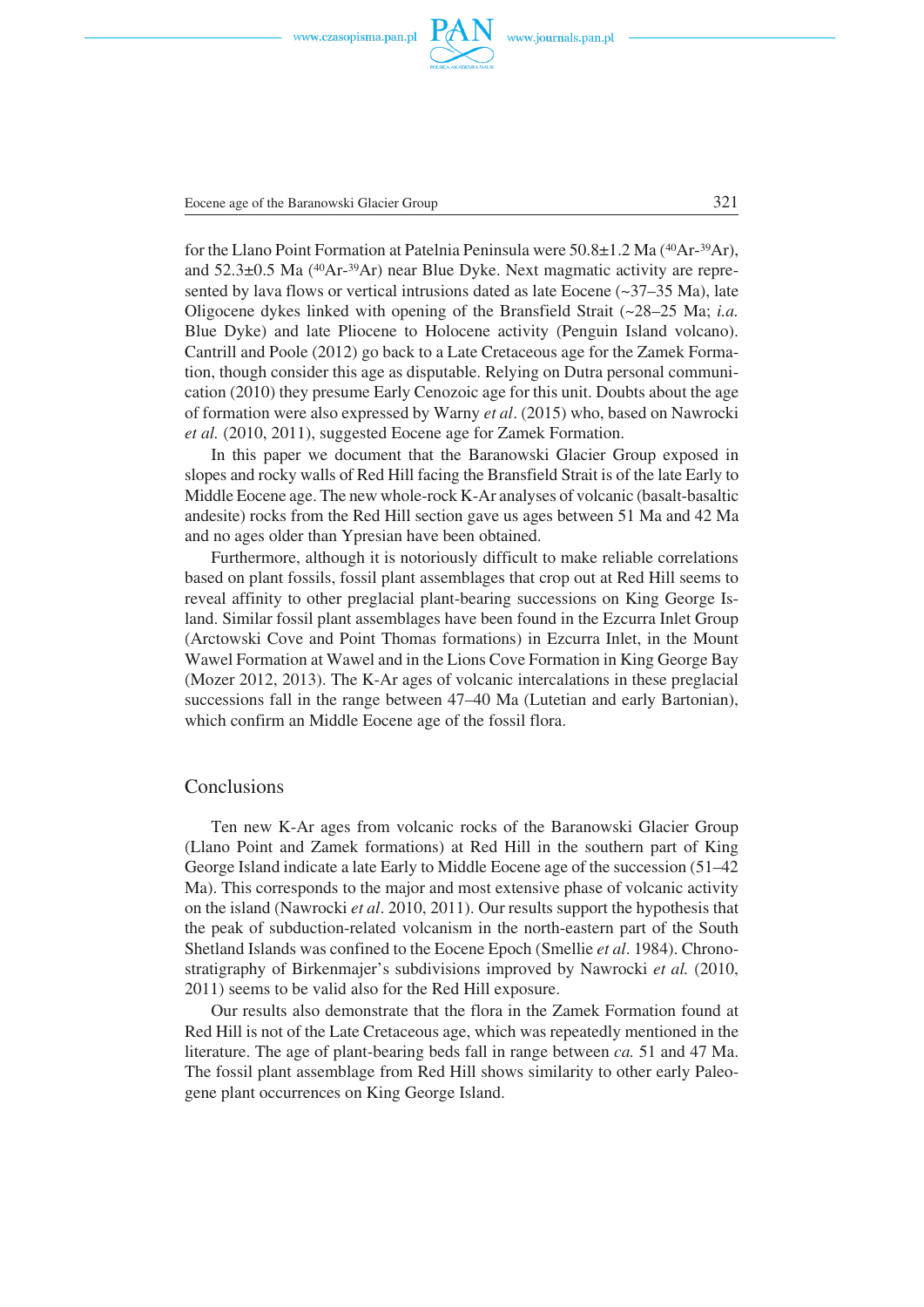

322 Anna Mozer *et al.*

The analysis of the Red Hill section calls for a revision of the position of the Baranowski Glacier Group in the stratigraphic scheme of King George Island.

**Acknowledgments**. — Reconnaissance research at Red Hill was conducted in 2006/07. The main field work on King George Island was done in 2010/2011. It was supported by the research grant of the Polish Ministry of Science and Higher Education (Grant No. DWM/N8IPY/2008). Supplementary financial support for the analytical work was provided by the grants for the devel− opment of young scientists 2013/14 and 2014/15 of the Institute of Geological Sciences, Polish Academy of Sciences (AM). Logistical support during field work was from the *Arctowski* Polish Antarctic Station. Field company of Piotr J. Horzela, Monika A. Kusiak, Andrzej Tatur and Mateusz Zabłocki is greatly appreciated. This is a contribution to the *Antarctic Climate Evolu− tion* (ACE), an official SCAR program. We thank Professor J.L. Smellie (Leicester) and Profes− sor J. Nawrocki (Warszawa) for careful reviews, which helped to improve the manuscript.

#### References

- ASHCROFT W.A. 1972. Crustal Structure of the South Shetland Islands and Bransfield Strait. *British Antarctic Survey Scientific Report* 66: 1–43.
- ASKIN R.A. 1992. Late Cretaceous–early Tertiary Antarctic outcrop evidence for past vegetation and climates. *In*: J.P. Kennett and D.A. Warnke (eds) The Antarctic Palaeoenvironment: A Perspec− tive on Global Change. *American Geophysical Union, Antarctic Research Series* 56: 61–73.
- BALOGH K. 1985. K/Ar dating of Neogene volcanic activity in Hungary: experimental technique, ex− periences and methods of chronological studies. *ATOMKI Reports* D/1: 277–288.
- BIRKENMAJER K. 1979. Polskie badnia geologiczne w Zachodniej Antarktyce, 1977–1978 (Polish geological investigations in West Antarctica, 1977–1978. Summary). *Przegląd Geologiczny* 27  $(1): 1-6.$
- BIRKENMAJER K. 1980a. A revised lithostratigraphic standard for the Tertiary of King George Is− land, South Shetland Islands (West Antarctica). *Bulletin, Académie Polonaise des Sciences: Terre* 27(1–2 for 1979): 49–57.
- BIRKENMAJER K. 1980b. Tertiary volcanic−sedimentary succession at Admiralty Bay, King George Island (South Shetland Islands, Antarctica). *Studia Geologica Polonica* 64: 7–65.
- BIRKENMAJER K. 1980c. Geology of Admiralty Bay, King George Island (South Shetland Island) An outline. *Polish Polar Research* 1: 29–54.
- BIRKENMAJER K. 2001. Mesozoic and Cenozoic stratigraphic units in parts of the South Shetland Is− lands and Northern Antarctic Peninsula (as used by the Polish Antarctic Programmes). *Studia Geologica Polonica* 118: 5–188.
- BIRKENMAJER K. 2003. Admiralty Bay, King George Island (South Shetland Islands, West Antar− ctica): A geological monograph. *Studia Geologica Polonica* 120: 5–73.
- BIRKENMAJER K. and ZASTAWNIAK E. 1989. Late Cretaceous–Early Neogene vegetation history of the Antarctic Peninsula sector, Gondwana break−up and Tertiary glaciation. *Bulletin, Polish Academy of Sciences: Earth Sciences* 37 (1–2): 63–88.
- BIRKENMAJER K., FRANCALANCI L. and PECCERILLO A. 1991. Petrological and geochemical con− straints on the genesis of Mesozoic–Cenozoic magmatism of King George Island, South Shet− land Islands, Antarctica. *Antarctic Science* 3: 293–308.
- BIRKENMAJER K., NARĘBSKI W., NICOLETTI M. and PETRUCCIANI C. 1983. Late Cretaceous through Late Oligocene K−Ar ages of the King George Island Supergroup volcanic, South Shet− land Islands (West Antarctica). *Bulletin, Académie Polonaise des Sciences: Terre* 30 (3–4): 133–143.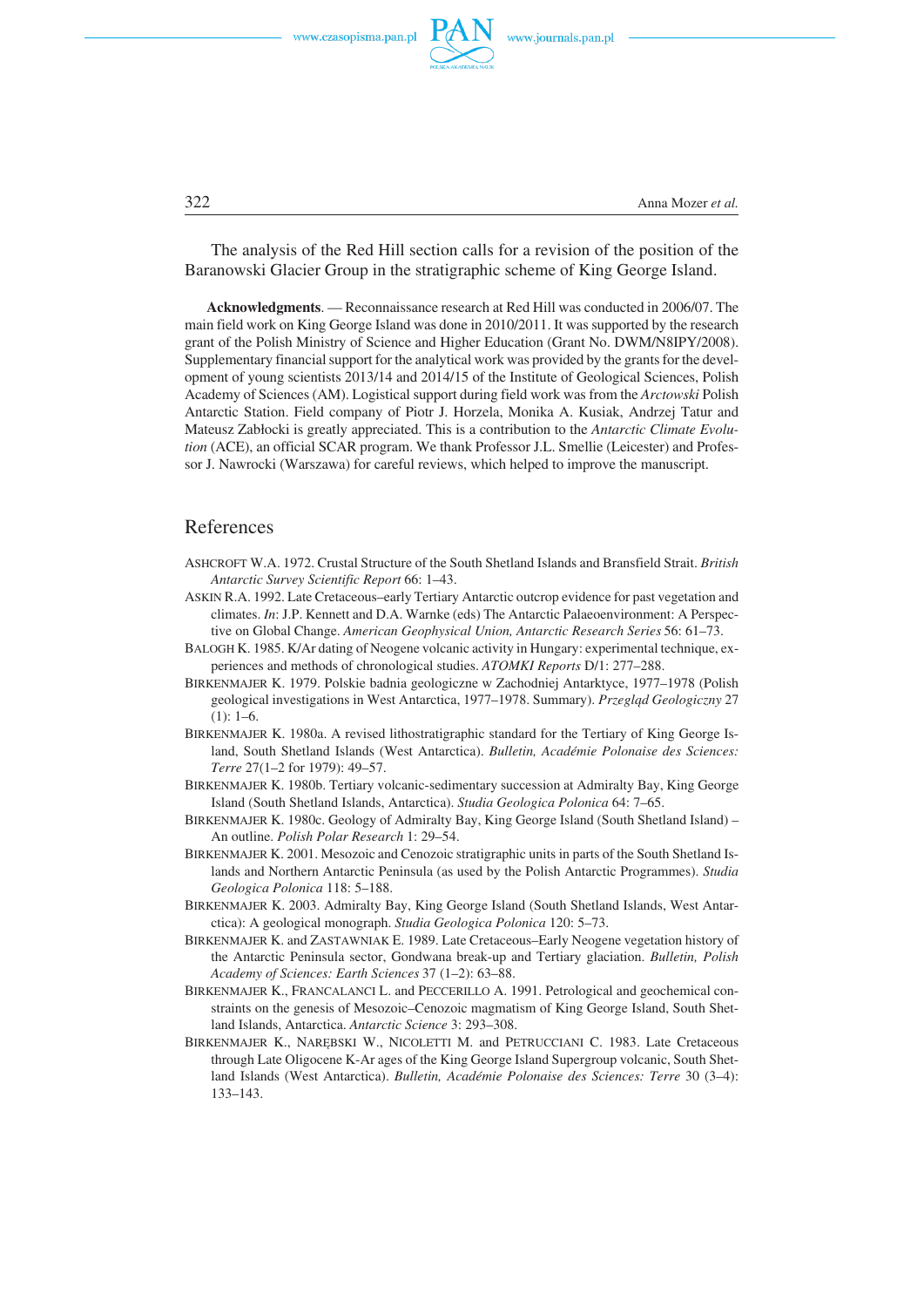

Eocene age of the Baranowski Glacier Group 323

- BIRKENMAJER K., NARĘBSKI W., SKUPIŃSKI A. and BAKUN−CZUBAROW N. 1981. Geochemistry and origin of the Tertiary island−arc calc−alkaline volcanic suite at Admiralty Bay, King George Island (South Shetland Islands, Antarctica). *Studia Geologica Polonica* 72: 7–57.
- BIRKENMAJER K., DELITALIA M.C., NARĘBSKI W., NICOLETTI M. and PETRUCCIANI C. 1986. Geo− chronology of Tertiary island−arc volcanics and glacigenic deposits, King George Island, South Shetland Islands (West Antarctica). *Bulletin, Polish Academy of Sciences: Earth Sciences* 34 (3): 257–273.
- BIRKENMAJER K., GAŹDZICKI A., KRAJEWSKI K.P., PRZYBYCIN A., SOLECKI A., TATUR A. and YOON Ho Il. 2005. First Cenozoic glaciers in West Antarctica. *Polish Polar Research* 26 (1): 3–12.
- CANTRILL D.J. and POOLE I. 2012. *The Vegetation of Antarctica through Geological Time*. Cam− bridge University Press, Cambridge: 490 pp.
- CAO L. 1994. Late Cretaceous palynoflora in King George Island of Antarctica with reference to its paleoclimatic significance. *In*: Y. Shen (ed.) Stratigraphy and Palaeontology of Fildes Peninsula King George Island, Antarctica. *State Antarctic Committee Monograph* 3: 51–83.
- COHEN K.M., FINNEY S.C., GIBBARD P.L. and FAN J.−X. 2013; updated. The ICS International Chronostratigraphic Chart (ICS v2015/01). *Episodes* 36: 199–204.
- DAVIES B.J., HAMBREY M.J., SMELLIE J.L., CARRVICK J.L. and GLASSER N.F. 2012. Antarctic Pen− insula Ice Sheet evolution during the Cenozoic Era. *Quaternary Science Reviews* 31: 30–66.
- DINGLE R.V. and LAVELLE M. 2000. Antarctic Peninsula Late Cretaceous–Early Cenozoic palaeo− environments and Gondwana palaeogeographies. *Journal of African Earth Sciences* 31 (1):  $91 - 105$
- DUTRA T. 1989. A tafoflora terciária dos arredores do Pontal Block, Baía do Almirantado, Ilha Rei George (Aquipélago das Shetland do Sul, Península Antártica). *Acta Geologica Leopoldensia* 12: 45–90.
- FRANCIS J.E., MARENSSI S., LEVY R., HAMBREY M., THORN V.C., MOHR B., BRINKHUIS H., WARNAAR J., ZACHOS J., BOHATY S. and DECONTO R. 2009. From Greenhouse to Icehouse – The Eocene/Oligocene in Antarctica. *In*: F. Florindo and M. Seigert (eds) *Antarctic Climate Evolution. Developments in Earth & Environmental Sciences, 8*. Elsevier, Amsterdam: 309–368.
- GEOLOGICAL MAP 2003. Scale1:50 000. Admiralty Bay, King George Island, South Shetland Islands, West Antarctica by K. Birkenmajer. *Studia Geologica Polonica* 120.
- GRAD M., GUTERCH A. and JANIK T. 1993. Seismic structure of the lithosphere across the zone subducted Drake plate under the Antarctic plate, West Antarctica. *Geophysical Journal Interna− tional* 115: 586–600.
- IVANY L.C., VAN SIMAEYS S., DOMACK E.W. and SAMSON S.D. 2006. Evidence for an Earliest Oligocene ice sheet on the Antarctic Peninsula. *Geology* 34 (5): 377–380.
- JANIK T., GRAD M., GUTERCH A. and ŚRODA P. 2014. The deep seismic structure of the Earth's crust along the Antarctic Peninsula – A summary of the results from Polish geodynamical expeditions. *Global and Planetary Change* 123: 213–222.
- LE MAITRE R.W., STRECKEISEN A., ZANETTIN B., LE BAS M.J., BONIN B., BATEMAN P., BELLIENI G., DUDEK A., EFREMOVA S., KELLER J., LAMERE J., SABINE P.A., SCHMID R., SORENSEN H. and WOOLLEY A.R. 2002. *Igneous Rocks: A Classification and Glossary of Terms: Recommen− dations of the International Union of Geological Sciences Subcommission of the Systematics of Igneous Rocks*. Cambridge University Press, Cambridge: 236 pp.
- LINDNER−DUTRA T. and BATTEN D. 2000. Upper Cretaceous floras of King George Island, West Antarctica, and their palaeoenvironmental and phytogeographic implications. *Cretaceous Re− search* 21: 181–209.
- MACHADO A., LIMA E.F., CHEMALE Jr. F., MORATA D., OTEIZA O., ALMEIDA D.P.M., FIGUEIREDO A.M.G., ALEXANDRE F.M. and URRUTIA J.L. 2005. Geochemistry constraints of Mesozoic–Ceno− zoic calc−alkaline magmatism in the South Shetland arc, Antarctica. *Journal of South American Earth Sciences* 18 (3–4): 385–394.